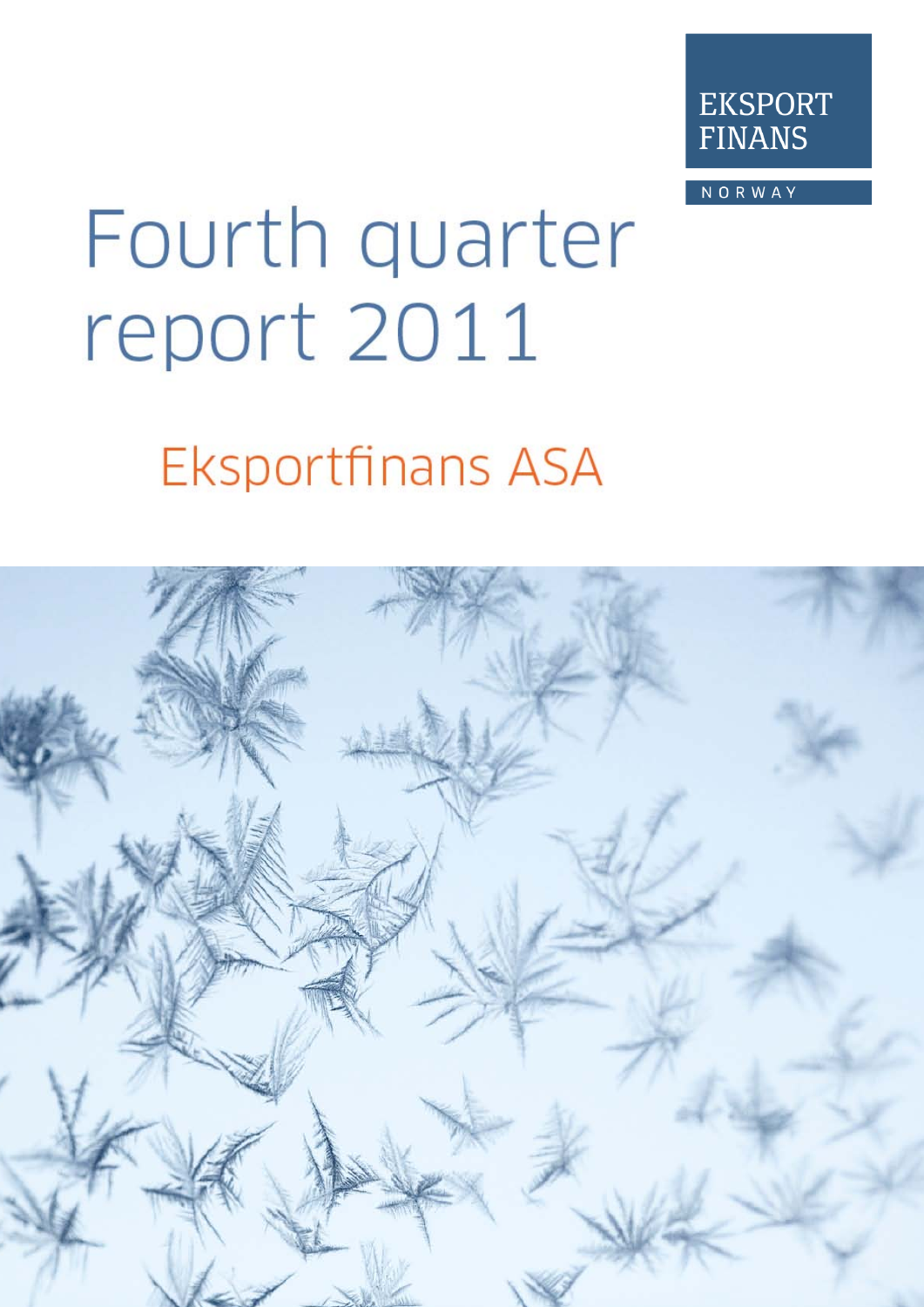| -5           |
|--------------|
| 6            |
|              |
| 6            |
|              |
|              |
| 8            |
|              |
| $\mathbf{Q}$ |
| 10           |
| 11           |
|              |
| 13           |
|              |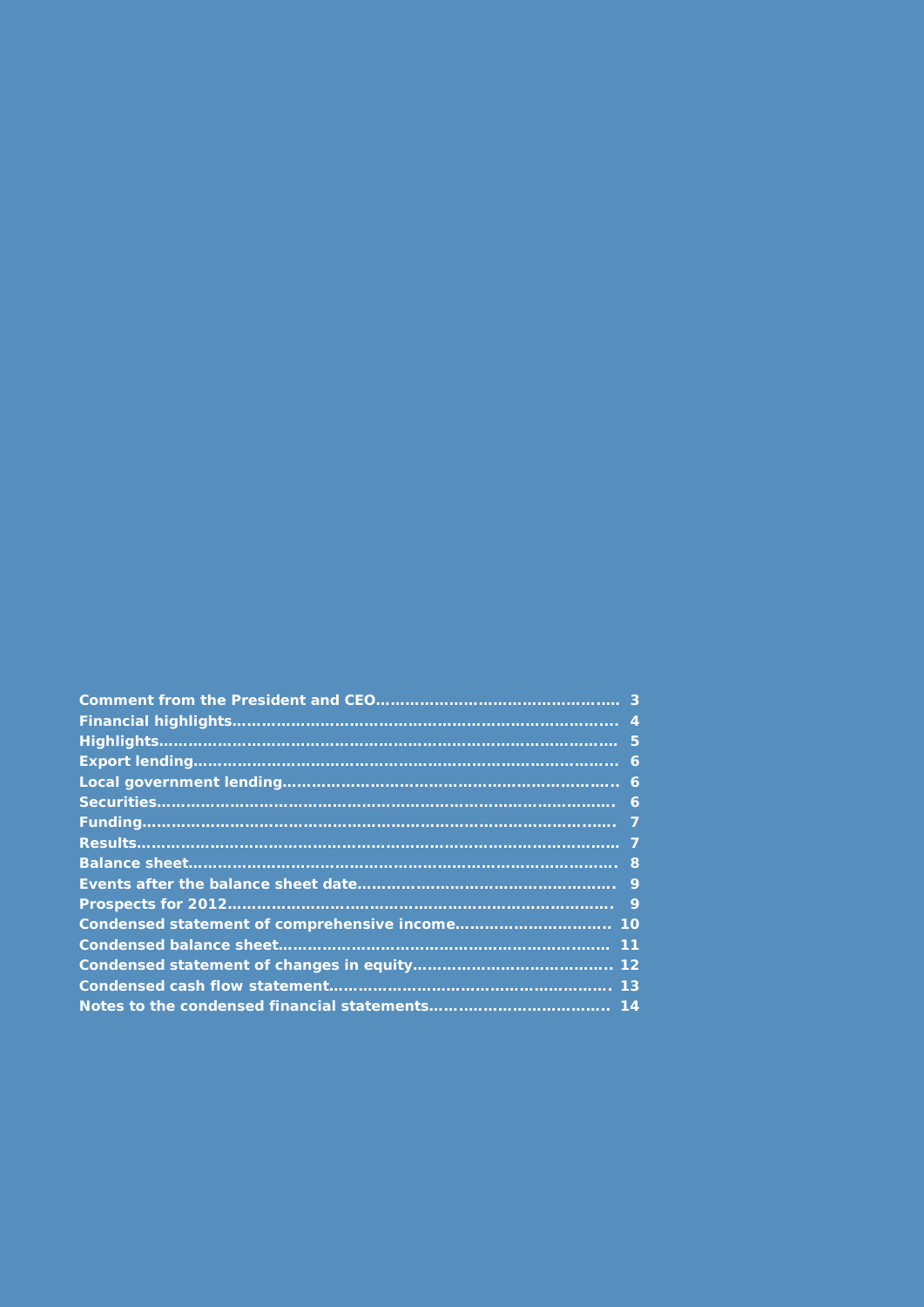

President and CEO Gisèle Marchand (Photo: Caroline Roka)

### A new direction

On November 18, 2011, the Norwegian government assumed responsibility for the government supported export financing scheme previously managed by Eksportfinans. The decision came as a result of the implementation of an EU-directive, effectively restricting the size of exposures to single clients secured by bank guarantees. Although the Company and certain shareholders proposed a recapitalization of the company to address this issue, this was not considered by the government to be adequate to meet the needs of the Norwegian export industry in the long run.

The decision was followed by rating downgrades and a consequent reduction in the market value of the Company's outstanding debt by over NOK 40 billion as per year-end. The asset quality has not, however, been affected by the government actions and Eksportfinans continues, and will continue, to manage its portfolio of assets and liabilities, totaling NOK 214 billion at the end of 2011, for many years to come.

A new state-owned entity will be set up to handle the state-funded export financing scheme by July 1, 2012. Eksportfinans and the Ministry of Trade and Industry (the "**Ministry**") have entered into an agreement whereby Eksportfinans has been provided with a mandate to arrange loans on behalf of the Ministry during the interim period. The arrangement of loans is based on the principles and routines practiced by Eksportfinans in the past.

# Strong financial results

Eksportfinans has shown a strong financial performance both in the fourth quarter and in the financial year of 2011. Net interest income was NOK 445 million in the fourth quarter, and NOK 1,550 million for the year 2011, compared to NOK 324 million and NOK 1,419 million in the corresponding periods of 2010. Export-related lending increased from NOK 100 billion to NOK 111 billion during 2011.

Exporters faced demanding market conditions as the sovereign debt crises intensified in 2011. However, Eksportfinans received a high volume of loan applications, indicating a significant degree of activity and optimism among Norwegian suppliers and their customers. A considerable part of the Company's lending stems from the oil & gas industry, which so far seems less influenced by the general economic downturn than other export-oriented sectors.

The non-IFRS measure of profit excluding volatility caused by fair value fluctuations (see more information on page 8), amounted to NOK 267 million in the fourth quarter of 2011 and NOK 945 million for the year 2011, compared with NOK 210 million and NOK 859 million in 2010. This reflects the strength of the Company's underlying business operations.

The international capital markets remained challenging in 2011 due to the intensified European sovereign debt crisis, however Eksportfinans successfully funded itself through both public and private debt issues until the government announcement on November 18, 2011. The Company believes it is well funded and has a comfortable liquidity situation.

# The way forward

The primary focus for Eksportfinans going forward is to preserve the interests of all stakeholders within the new framework. The company is redefining its strategy in light of the changed situation and remains committed to managing its existing portfolio in a prudent manner. We believe that a good anticipated balance between assets and liabilities, comfortable liquidity reserves and a good balance sheet imply that the Company is well positioned to preserve value and continue operations for the years to come.

Gisèle Marchand President and CEO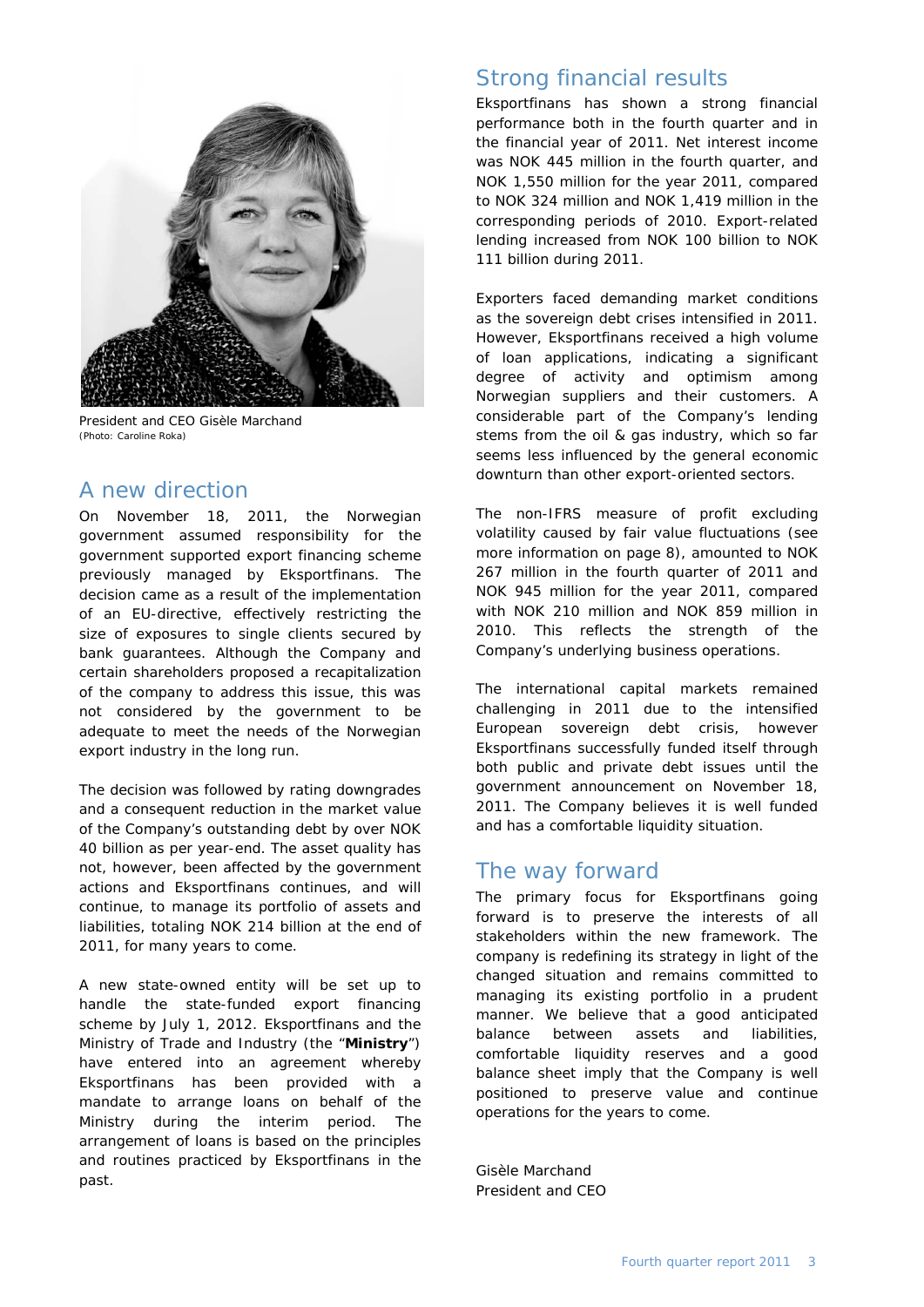# Financial highlights

Figures for interim period and the year 2011 are unaudited.

|                                                                | Fourth quarter |         | The year |         |
|----------------------------------------------------------------|----------------|---------|----------|---------|
| (NOK million)                                                  | 2011           | 2010    | 2011     | 2010    |
|                                                                |                |         |          |         |
| Net interest income                                            | 445            | 324     | 1,550    | 1,419   |
| Total comprehensive income for the period $1^{\prime\prime}$ ) | 29,665         | 271     | 30,039   | 448     |
| Return on equity $2^{x}$                                       | 597.4 %        | 21.6 %  | 150.8%   | 8.5%    |
| Net return on average assets and liabilities 3*)               | 0.82%          | 0.55%   | 0.71%    | 0.59%   |
| Net operating expenses/average assets                          | 0.11%          | 0.10%   | 0.09%    | 0.09%   |
|                                                                |                |         |          |         |
| <b>Total assets</b>                                            | 213,929        | 215,549 | 213,929  | 215,549 |
| 5)<br>Loans outstanding                                        | 121,807        | 123,412 | 121,807  | 123,412 |
| New loans disbursed                                            | 8,866          | 12,417  | 33,685   | 33,654  |
| New bond debt issued                                           | 6,160          | 16,012  | 51,552   | 72,231  |
| Public sector borrowers/guarantors <sup>6)</sup>               | 40.1 %         | 34.5 %  | 40.1 %   | 34.5 %  |
| Core capital adequacy                                          | 16.1%          | 12.7%   | 16.1%    | 12.7%   |
| Capital adequacy                                               | 19.4%          | 17.6 %  | 19.4%    | 17.6 %  |
| Exchange rate NOK/USD <sup>7)</sup>                            | 5.9927         | 5.8564  | 5.9927   | 5.8564  |

**\*)** Quarterly figures are annualized.

### **Definitions**

- 1.Total comprehensive income for the period: Net gains on financial instruments at fair value amounts to 40,815 million.
- 2. Return on equity: Total comprehensive income for the period/average equity (average of opening and closing balance).
- 3. Net return on average assets and liabilities: The difference between net interest income/average interest generating assets and net interest expense/average interest bearing liabilities (average of daily calculations for the period).
- 4. Net operating expenses (salaries and other administrative expenses + depreciation + other expenses other income)/average assets (average of opening and closing balance).
- 5. Total loans outstanding: Consists of loans due from customers and part of loans due from credit institutions in the balance sheet. Accrued interest and unrealized gains/(losses) are not included, see notes 4, 5 and 6 to the accompanying condensed financial statements.
- 6. The ratio of public sector loans (municipalities, counties and Norwegian and foreign central government, including the Norwegian Guarantee Institute for Export Credits (GIEK) as borrowers or guarantors) to total lending.
- 7. Exchange rate at balance sheet date.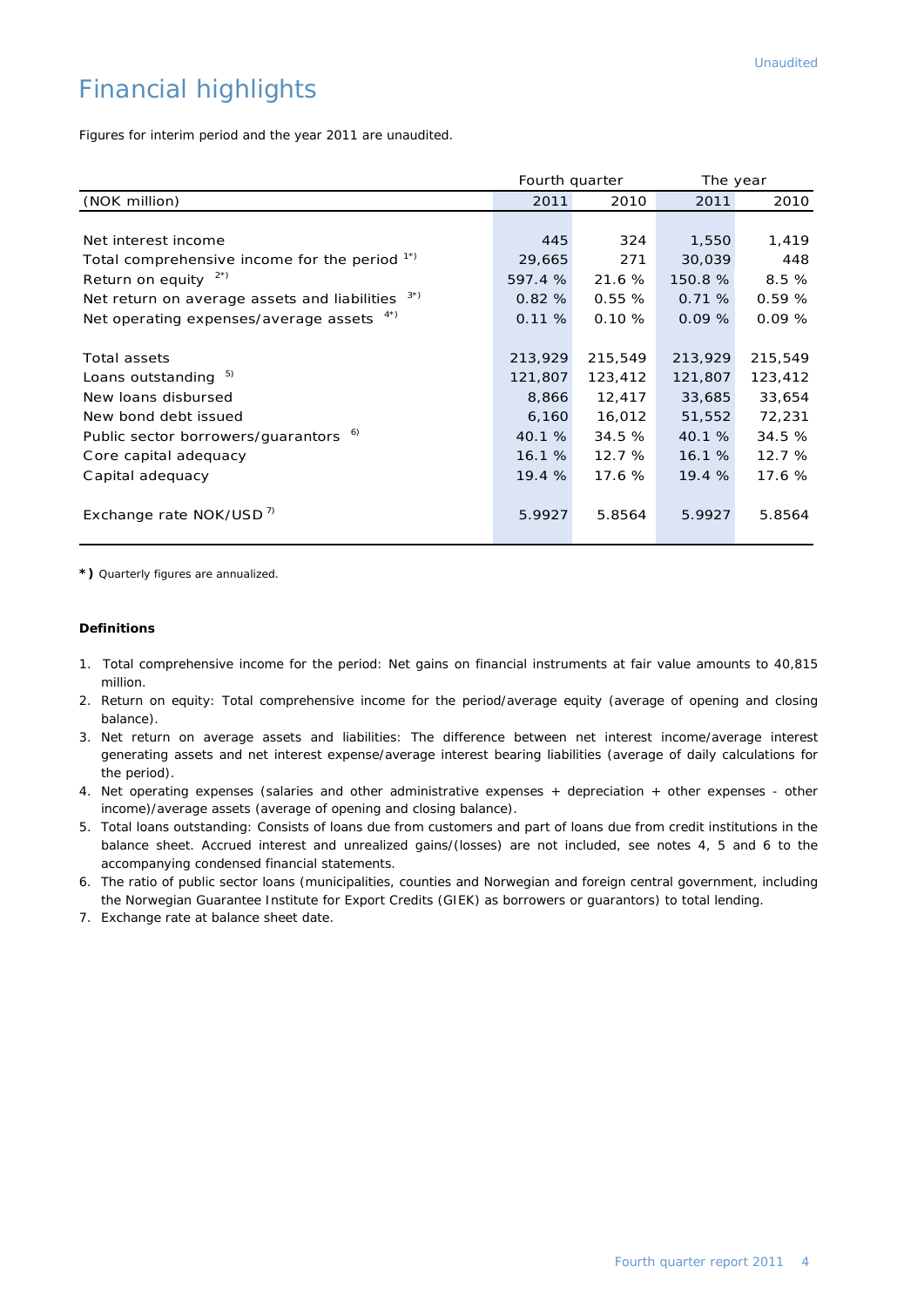# **Highlights**

### **Fourth quarter 2011**

The Norwegian government announced on November 18, 2011, that it would assume responsibility for the state-supported export financing scheme.

On December 22, 2011, Eksportfinans entered into an agreement with the Ministry of Trade and Industry (the "**Ministry**"), to arrange loans on behalf of the Ministry in the interim period until a state-owned entity is set up by July 1, 2012.

Accordingly, since November 18, Eksportfinans has issued new loan offers or executed new disbursement in its own name only to a very limited extent, but the Company continues to manage its existing portfolio of loans as well as its other assets and liabilities. Between November 18 and year-end, Eksportfinans disbursed NOK 14 million from its own accounts.

The government's decision was followed by rating downgrades and a consequent reduction in the market value of the Company's outstanding debt by over NOK 40 billion as per year-end.

Underlying business operations showed continued good performance in the fourth quarter of 2011. Net interest income was NOK 445 million in the period, compared to NOK 324 million in the fourth quarter of 2010.

Total comprehensive income was NOK 29,665 million in the fourth quarter of 2011. The comparative figure was NOK 271 million in the fourth quarter of 2010. The large increase is due to unrealized gains on Eksportfinans' own debt (as explained under the section "Results").

Net profit excluding unrealized gains and losses and excluding realized losses hedged by the Portfolio Hedge Agreement (the "**PHA**") (as explained under the section "Results") was NOK 267 million in the fourth quarter of 2011, compared to NOK 210 million in the corresponding period in 2010.

### **The year 2011**

Net interest income was NOK 1,550 million in the 2011, compared to NOK 1,419 million in 2010.

Eksportfinans had total comprehensive income of NOK 30,039 million in 2011, compared to NOK 448 million in 2010. The large increase is due to unrealized gains on Eksportfinans' own debt (as explained under the section "Results").

Net profit excluding unrealized gains and losses and excluding realized losses hedged by the PHA (as explained under the section "Results") was NOK 945 million in 2011, compared to NOK 859 million in 2010.

The core capital adequacy ratio at December 31, 2011 was 16.1 percent, which was 3.4 percentage points higher than that at December 31, 2010.

In 2011, the Company remained active in the public capital markets up until the government announcement on November 18. Up until that point, Eksportfinans had successfully launched several benchmark transactions, including a CHF 150 million 10-year transaction and a USD 500 million 2-year transaction in the first quarter, a USD 1,250 million 5-year transaction in the second quarter as well as a JPY 30,000 million 5-year transaction in the third quarter.

Total assets amounted to NOK 214 billion at December 31, 2011, compared to NOK 216 billion at December 31, 2010.

### **Regulatory framework**

With effect from January 1, 2011, new regulations concerning the calculation of exposures to one single client were introduced by the Norwegian Ministry of Finance. The new provisions are the same as the prevailing provisions applicable in the European Union under the Capital Requirements Directive (Directive 2006/48/EU).

Eksportfinans has been subject to a temporary exemption from the directive, during which the Company can continue to use the reporting standards for large exposures that were in effect in 2010. On October 19, 2011, the temporary exemption was extended until December 31, 2012. At the same time it was announced that Eksportfinans would not be granted a permanent exemption.

As at December 31, 2011, Eksportfinans has eight loans secured by bank guarantees that would be in breach of the regulations regarding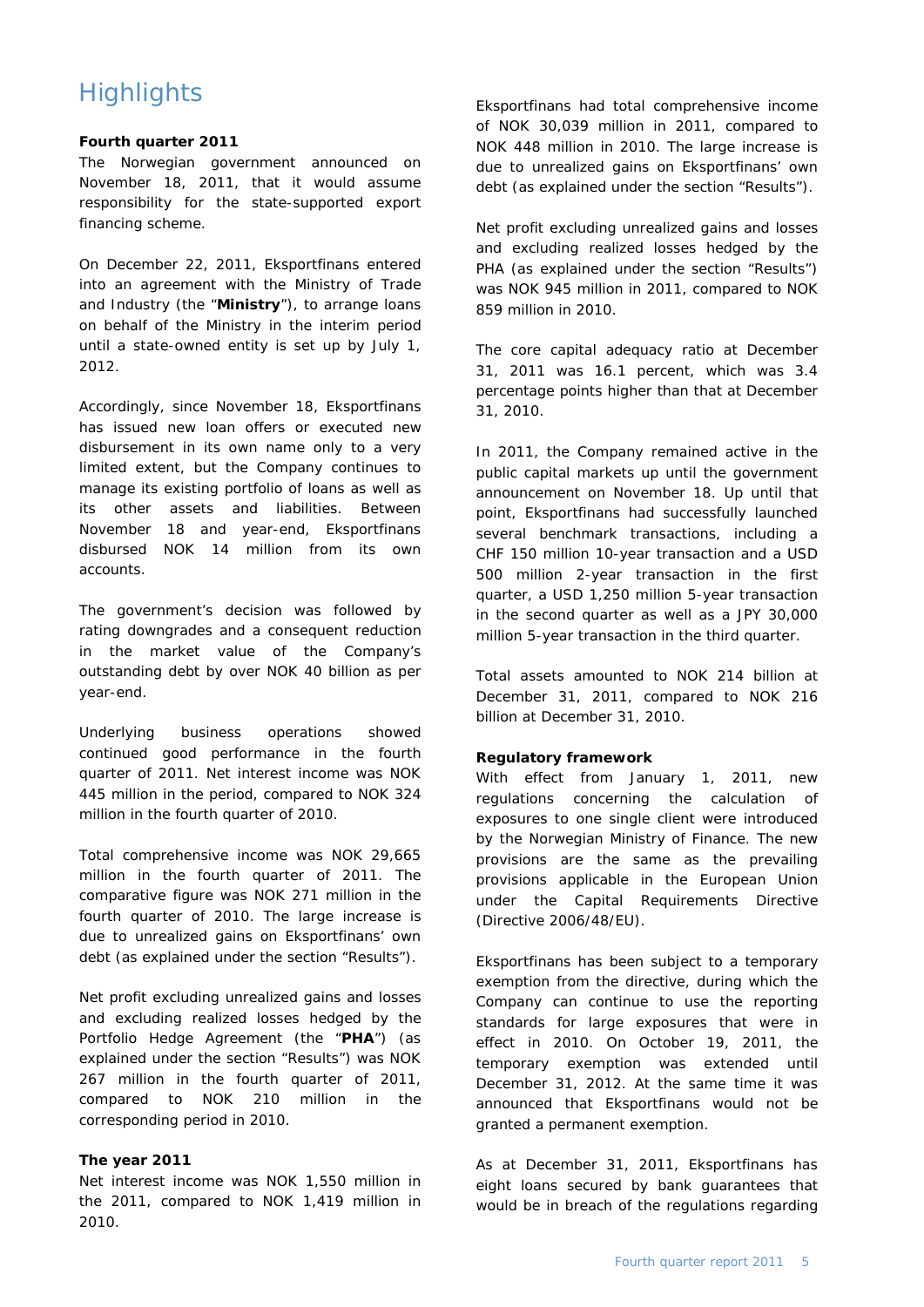large exposures. The total overexposure from these eight loans amounts to around NOK 10 billion. It is currently expected that five of Eksportfinans' loans would be in breach of the prevailing regulations at the end of 2012.

The Financial Supervisory Authority of Norway ("**FSA**") has in a letter dated February 13, 2012, granted extended time limits as to when Eksportfinans' loan exposures shall be in compliance with the statutory maximum limits for large exposures.

The FSA has received information from Eksportfinans regarding when the outstanding loan balance of each of the five loans will be reduced as a result of scheduled repayments of principal on those loans such that Eksportfinans' exposure would be in compliance with the statutory limits. On the basis of this information, the FSA has granted Eksportfinans a new temporary time limit in accordance with this schedule for each loan by which it should be in compliance with the prevailing regulations. The new time limits are specific to each loan and fall within the period of December 31, 2014 – December 31, 2016.

The exemption is conditioned on Eksportfinans not increasing its exposures under these loans beyond the level of exposures that are currently contemplated by such loans. The FSA has also requested Eksportfinans to adapt to, to the extent possible, the statutory requirement as soon as possible.

# Export lending

New disbursements were NOK 33.7 billion in 2011 in line with the year 2010. The volume of outstanding export loans was NOK 111.3 billion at December 31, 2011 compared to NOK 99.8 billion at December 31, 2010 and NOK 81 billion at December 31, 2009.

The volume of new loan disbursements was mainly related to contract financing of shipbuilding, ship equipment and offshore oil and gas projects, and primarily a result of contracts entered into during the preceding 2-3 years.

New loans to renewable energy, environmental technologies and infrastructure totaled NOK 5.5 billion in 2011, compared to NOK 2.5 billion in 2010. The borrowers included Norwegian

municipal-owned hydro power utilities as well as solar and hydro energy projects in the Czech Republic, Turkey and Indonesia.

New disbursements of loans qualifying for the government-supported export financing scheme was NOK 22.7 billion for the year 2011, compared to NOK 23.6 billion in 2010. These figures include both lending at market terms and lending at terms determined under the government-supported scheme.

# Local government lending

After the sale of Kommunekreditt Norge AS in June 2009, Eksportfinans provided financing to KLP Kreditt AS (formerly Kommunekreditt Norge AS) through a loan of NOK 34.4 billion with security in the underlying lending portfolio. This financing was contractually set to be repaid in eight equal, quarterly amounts. The first installment was paid in December 2009, and the last installment was paid in September 2011, and Eksportfinans has no remaining loans outstanding to KLP Kreditt AS.

Eksportfinans' total involvement in local government lending totaled NOK 10.5 billion at December 31, 2011, compared to NOK 23.5 billion at December 31, 2010.

# **Securities**

The total securities portfolio was NOK 51.9 billion at December 31, 2011, compared to NOK 67.9 billion at December 31, 2010.

The securities portfolio consists of two different portfolios. One is subject to a Portfolio Hedge Agreement with Eksportfinans shareholders which has been in place since February 29, 2008 (the **"PHA portfolio"**), and the other portfolio is maintained for the purpose of liquidity (referred to herein as the **"liquidity reserve portfolio"**).

The fair value of the PHA portfolio was NOK 23.4 billion at December 31, 2011, compared to NOK 36.0 billion at year-end 2010. The PHA portfolio will largely be run off to maturity. See Note 14 to the accompanying unaudited condensed financial statements and the 2010 20-F for further information about the PHA.

The uncertainty in the international capital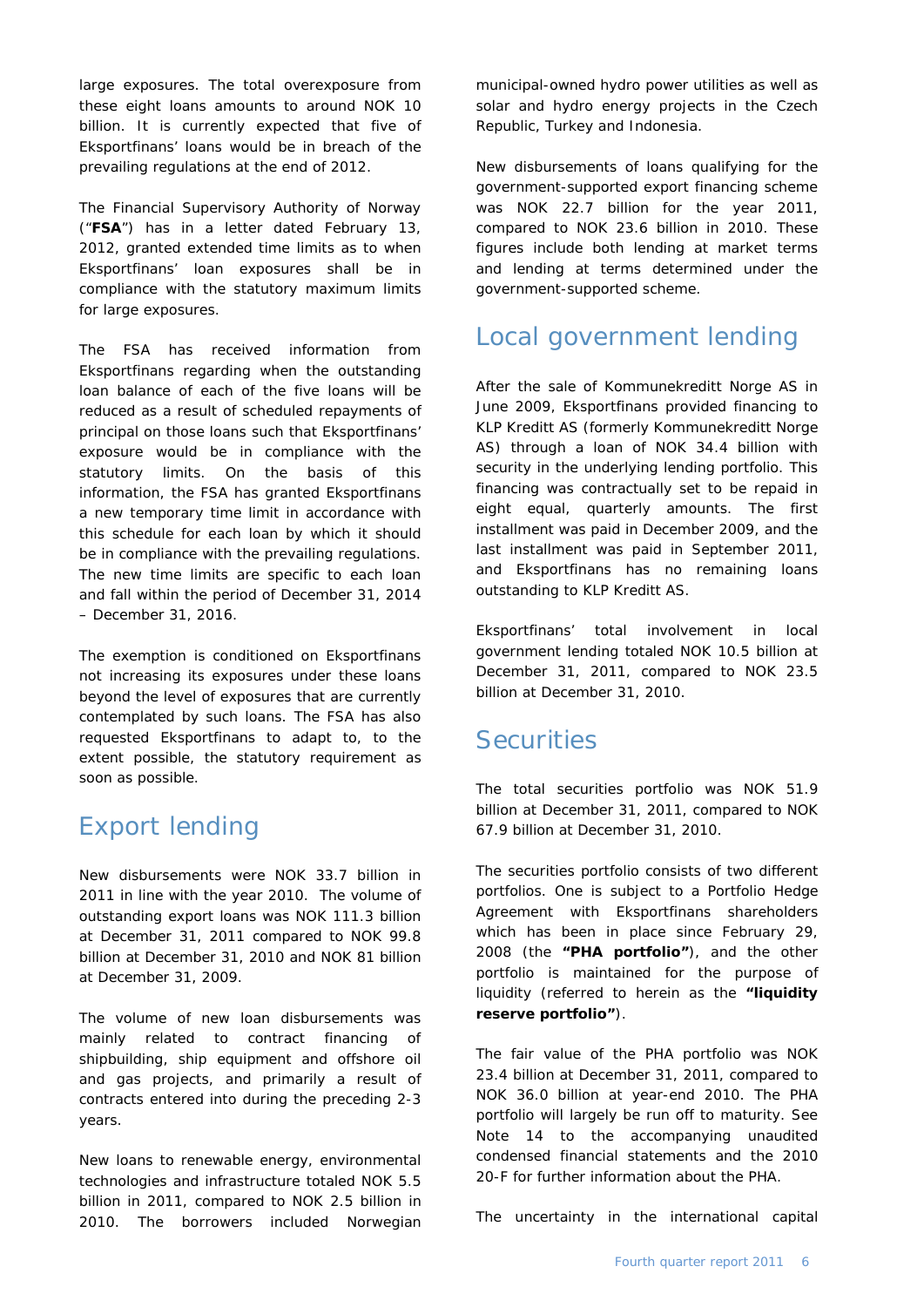markets has led to relatively high credit spreads in 2011. This has led to relatively high net interest income from the liquidity reserve portfolio in 2011. The fair value of the liquidity reserve portfolio was NOK 28.5 billion at December 31, 2011, compared to NOK 31.9 billion at December 31, 2010.

# Funding

Total new funding in 2011 amounted to NOK 51.6 billion through 380 individual bond issues compared to NOK 72.2 billion and 721 bond issues in 2010. The Company has not been actively financing its operations through the capital markets since the announcement on November 18 that the government would assume responsibility for the export finance scheme previously managed by Eksportfinans. The announcement was followed by rating downgrades and a consequent reduction in the market value of the Company's outstanding debt by over NOK 40 billion as per year-end.

The majority of demand up until the announcement came from investors in the USA, Japan, non-Japan Asia and the Middle East. Private placements continued to represent the bulk of issuance by number of trades, while Eksportfinans was also active in the public markets.

Eksportfinans returned to the Swiss market with a CHF 150 million 10-year transaction in January 2011. In March a USD 500 million 2 year floating rate note was issued to investors globally; in May a USD 1,250 million 5-year global benchmark bond was issued and in July the Company launched its second fixed rate 5 year Samurai bond aimed once again at Japanese domestic investors.

Eksportfinans received a purported declaration of default from a holder of the institution's Japanese bonds on December 19, 2011. The Company has vigorously resisted the declaration on the basis that there is no default and that the declaration is therefore of no effect. On this basis the Company has concluded that such purported declaration does not constitute a cross default under Eksportfinans' other financial obligations.

Furthermore, on December 22, 2011, Eksportfinans provided the trustee of its EMTN programme with a formal certificate confirming that no event of default had occurred under the

terms of that programme. On the basis of all information available to it, the trustee notified all EMTN bond holders on December 23, 2011, that it does not propose, in the current circumstances, to take any further action.

### **Liquidity**

As at December 31, 2011, the Company has liquidity reserves totaling NOK 65.3 billion. In addition to this liquidity reserve, the Company manages liquidity risk both through matching maturities for assets and liabilities and through stress-testing for the short- and medium term. Forecasts show that the liquidity reserve, together with cash inflows from the lending portfolio, are expected to cover anticipated liquidity needs going forward by a good margin. A maturity analysis of financial liabilities based on both contractual and expected maturities is included in note 16 of the accompanying unaudited condensed financial statements.

# Results

### **Net interest income**

Net interest income was NOK 1,550 million in 2011. This was NOK 131 million higher than in 2010. The main reason for the higher net interest income in 2011 was the absence in 2011 of the preference share dividend expense accounted for in 2010, combined with higher net interest income on the Export lending. Interest expense related to the preference share ceased to accrue at December 31, 2010.

In large part as a result of the above, the net return on average assets and liabilities (see "Financial highlights" on page 4) was 0.71 percent in 2011, compared to 0.59 percent in 2010.

### **Net other operating income**

Net other operating income was NOK 40,384 million in 2011 compared to negative NOK 602 million in 2010.

The main reason for this large change is the large fluctuations in the market prices of Eksportfinans' own debt following the decision by the Norwegian government to establish a state-funded export financing scheme and the consequential rating downgrades.

These market fluctuations have led to large changes in the fair value on Eksportfinans' own debt. In 2011, unrealized gains on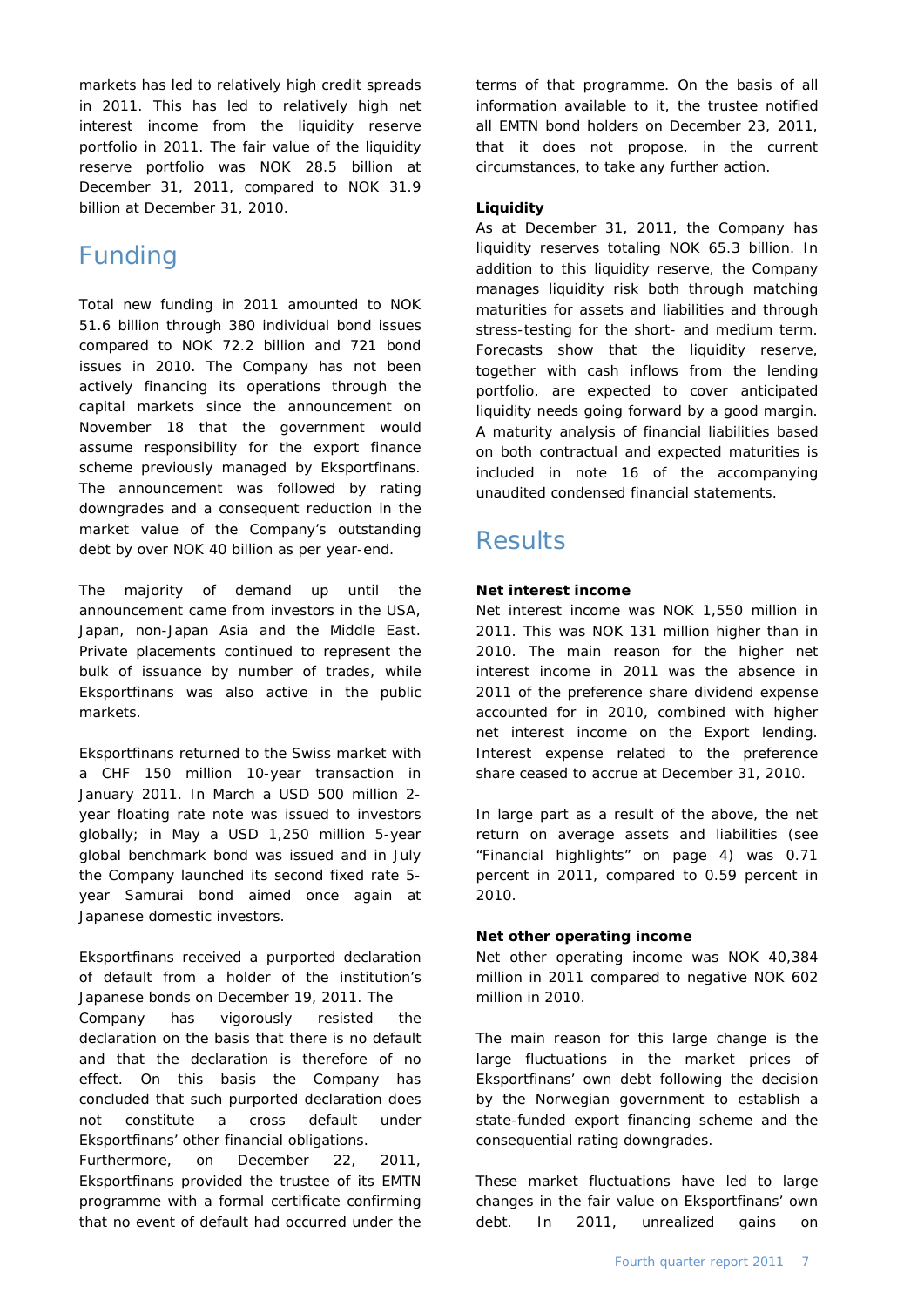Eksportfinans' own debt amounted to NOK 43,054 million compared to unrealized gains of NOK 2,997 million in 2010 (see note 2 to the accompanying unaudited condensed financial statements). Net of derivatives, this amount is an unrealized gain of NOK 40,653 million compared to a loss of NOK 390 million in 2010 (see note 15 to the accompanying unaudited condensed financial statements). Accumulated in the balance sheet, the unrealized gain on Eksportfinans' own debt, net of derivatives, is NOK 42,070 million as of December 31, 2011. These unrealized gains on Eksportfinans' own debt will be reversed as unrealized losses in future periods following any tightening in credit spreads and passage of time. Capital adequacy will not be affected by this effect in any material way as changes in fair value caused by movements in credit spread changes do not have impact on total regulatory capital.

In addition to these net unrealized gains on Eksportfinans' own debt of NOK 40,653 million (net of derivatives), net other operating income in 2011 included an unrealized loss on loans, net of derivatives, of NOK 51 million (compared to an unrealized loss of NOK 89 million in 2010), an unrealized loss on bonds under the PHA of NOK 33 million (compared to an unrealized gain of NOK 124 million in 2010) and an unrealized gain of NOK 57 million on the PHA itself (compared to an unrealized loss of NOK 202 million in 2010). Also, in 2011 Eksportfinans realized a loss of NOK 94 million on bonds under the PHA. This was offset by the PHA itself. (See notes 2 and 15 to the accompanying unaudited condensed financial statements for the breakdown of these line items).

### **Total operating expenses**

Total operating expenses amounted to NOK 213 million in 2011, an increase of NOK 19 million from 2010. The key ratio of net operating expenses in relation to average assets was 0.09 percent in 2011, the same as in 2010.

### **Profit/(loss) for the period**

Total comprehensive income in 2011 was NOK 30,039 million, compared to NOK 448 million in 2010. The increase is due to the large unrealized gains on Eksportfinans' own debt.

Return on equity was 150.8 percent in 2011, compared to 8.5 percent in 2010 for the same reason.

The non-IFRS measure of profit excluding unrealized gains and losses on financial instruments and excluding realized losses hedged by the PHA, and the corresponding return on equity, is shown in the table below. These calculations may be of interest to investors because they assess the performance of the underlying business operations without the volatility caused by fair value fluctuations, including specifically the reversal of previously recognized unrealized gains on Eksportfinans' own debt, and the realized losses on investments which are hedged by the PHA.

| Fourth                           |               |          |                    |       |  |  |
|----------------------------------|---------------|----------|--------------------|-------|--|--|
|                                  | quarter       |          | The year           |       |  |  |
| (NOK million)                    | 2011          | 2010     | 2011               | 2010  |  |  |
| Comprehensive                    |               |          |                    |       |  |  |
| income for the period            |               |          |                    |       |  |  |
| in accordance with IFRS          | 29,665        | 271      | 30,039             | 448   |  |  |
| Net unrealized                   |               |          |                    |       |  |  |
| losses/(gains)                   | (40, 830)     |          | $(102)$ $(40,515)$ | 554   |  |  |
| Unrealized                       |               |          |                    |       |  |  |
| gains/(losses)                   |               |          |                    |       |  |  |
| related to Iceland <sup>1)</sup> | $\mathcal{P}$ | 17       | 14                 | 17    |  |  |
| Realized losses hedged by        |               |          |                    |       |  |  |
| the Porfolio Hedge               |               |          |                    |       |  |  |
| Agreement <sup>2)</sup>          | $\circ$       | $\Omega$ | 94                 | O     |  |  |
| Tax effect $3)$                  | 11,430        | 24       | 11,314             | (160) |  |  |
| Non-IFRS profit                  |               |          |                    |       |  |  |
| for the period                   |               |          |                    |       |  |  |
| excluding unrealized             |               |          |                    |       |  |  |
| gains/(losses) on                |               |          |                    |       |  |  |
| financial instruments            |               |          |                    |       |  |  |
| and excluding realized           |               |          |                    |       |  |  |
| losses hedged by the PHA         | 267           | 210      | 945                | 859   |  |  |
| Return on equity                 |               |          |                    |       |  |  |
| based on profit                  |               |          |                    |       |  |  |
| for the period                   |               |          |                    |       |  |  |
| excluding unrealized             |               |          |                    |       |  |  |
| gains/(losses) on                |               |          |                    |       |  |  |
| financial instruments            |               |          |                    |       |  |  |
| and excluding realized           |               |          |                    |       |  |  |
| losses hedged by the PHA         | 18.3 %        | 16.3 %   | 17.2%              | 17.7% |  |  |

1) Reversal of previously recognized loss (at exchange rates applicable at December 31, 2011).

2) Securities have been sold with a realized loss. These losses are covered by the PHA, and will be settled according to that agreement. Eksportfinans therefore believes it is useful for investors to present this non-IFRS profit figure with such losses excluded due to the economic arrangements under, and the accounting impacts of, the PHA.

3) 28 percent of the items above.

4) Return on equity: Profit for the period/average equity adjusted for proposed not distributed dividends.

Profit excluding unrealized gains and losses and excluding realized losses hedged by the PHA amounted to NOK 945 million in 2011. This was an increase of NOK 86 million compared to 2010. The increase was mainly due to the higher net interest income.

# Balance sheet

Total assets amounted to NOK 214 billion at December 31, 2011, compared to NOK 216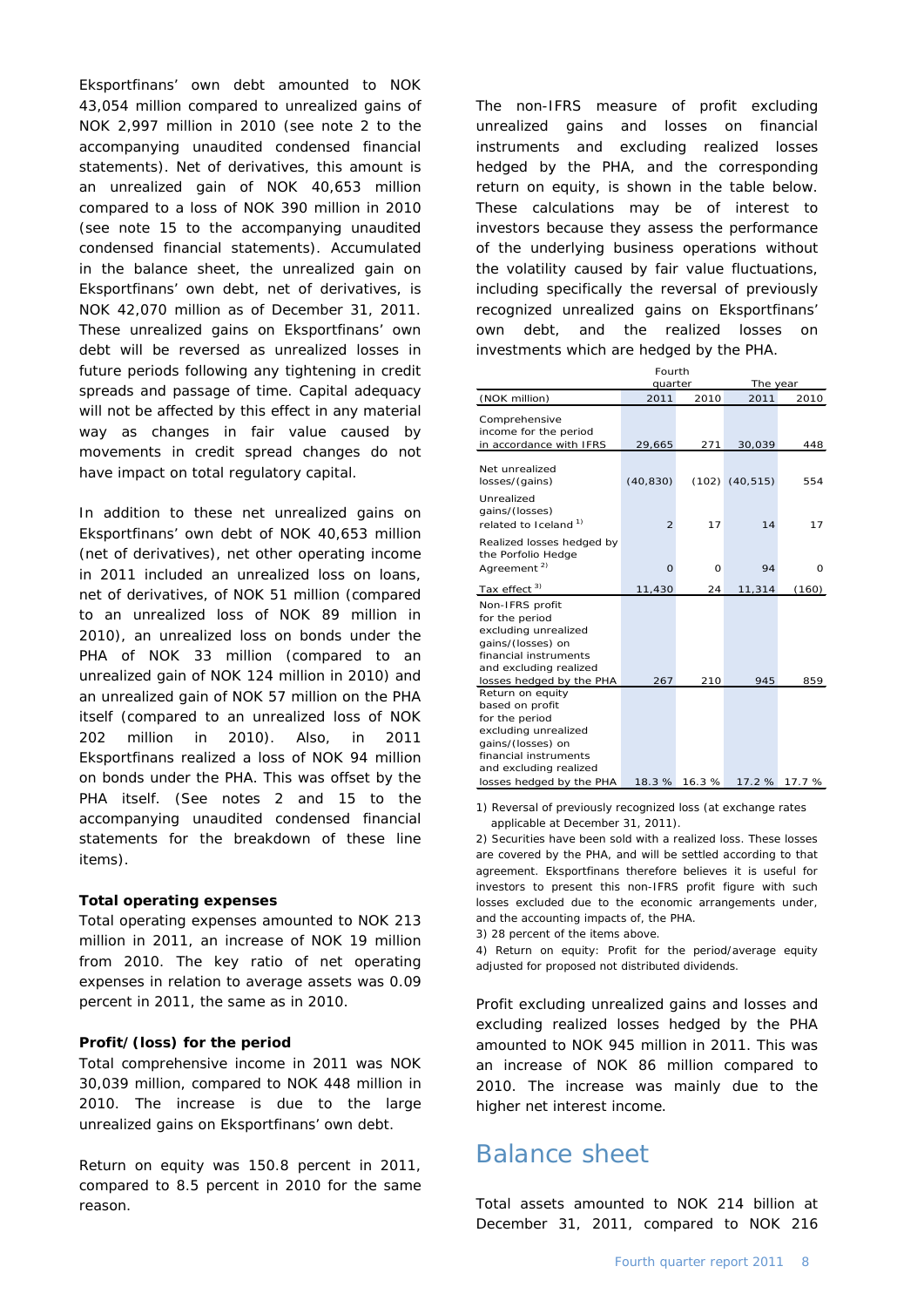billion at December 31, 2010.

Seven loans totaling NOK 6.7 billion have been transferred from Eksportfinans to the Ministry between November 18 and year-end. These loans are either (1) CIRR-qualifying loans that Eksportfinans has disbursed for its own account after November 18, 2011 pending completion of formalities for the state's assumption of the export financing scheme or (2) CIRR-qualifying loans that have been partially disbursed before November 18, 2011, and where the entire loans (including part disbursements made before November 18, 2011) have been transferred to the Ministry.

Debt incurred by issuing commercial paper and bonds was NOK 141 billion at December 31, 2011. The corresponding figure was NOK 186 billion at December 31, 2010. The main reason for the decrease is the valuation of Eksportfinans own debt as described in the section "Net other operating income" above.

The capital adequacy ratio was 19.4 percent at December 31, 2011, compared to 17.6 percent at December 31, 2010. The core capital adequacy ratio was 16.1 percent at December 31, 2011, compared to 12.7 percent the year before. The increase in the capital adequacy ratios is mainly due to high core earnings, combined with no proposed dividends for 2011.

On April 28, 2011 and May 23, 2011 Eksportfinans voluntarily prepaid subordinated debt in the amounts of USD 60 million and USD 15 million. The combined effect of the termination of this subordinated debt was a reduction of the total regulatory capital adequacy ratio from 20.8 percent to 19.4 percent based on figures on December 31, 2011. The core capital adequacy ratio was not affected by these terminations.

# Events after the balance sheet date

### **Rating updates**

On January 9, 2012, Moody's affirmed its rating from November 22, 2011 and that the ratings are under review for possible downgrade.

On February 15, 2012, Standard & Poor's downgraded Eksportfinans with negative outlook.

### **Regulatory exemptions**

On February 9, 2012, the FSA granted the Company a permanent exemption with respect to the requirement to issue new subordinated debt to replace the USD 75 million subordinated debt that were called in 2011.

On February 13, 2012, the FSA granted the Company a new temporary exemption for the five lending transactions currently expected to exceed the regulatory limit for large exposures at December 31, 2012. The temporary exemption is specific to each loan and runs until the lending transactions are scheduled to get within the regulatory limit due to scheduled repayments of principal, which is in the period December 31, 2014 – December 31, 2016.

The Board puts emphasis in maintaining the Company's solidity, and has therefore decided, on March 1, 2012, not to propose a dividend for 2011.

# Prospects for 2012

Eksportfinans continues to manage its portfolio of assets and liabilities in 2012 with the overall objective to preserve Company value and to honor all the Company's duties and obligations in the years ahead. The Board considers the Company to be well positioned for this as it is well capitalized and has a comfortable liquidity situation.

In 2012, the Board will redefine the Company's strategy and realign the organization in light of the new situation. This realignment will involve transferring a number of employees to the new state-owned entity. Consequently, the operating costs are expected to decrease going forward. The Company will continue to closely monitor the development of the sovereign debt crisis and the impact this will have on the capital markets and the business environment for the Company's existing customers.

Eksportfinans will arrange loans on behalf of the Ministry until a new state-owned entity is in place. In return, the Ministry will pay an agreed fee to Eksportfinans.

Oslo, March 1, 2012 EKSPORTFINANS ASA The Board of Directors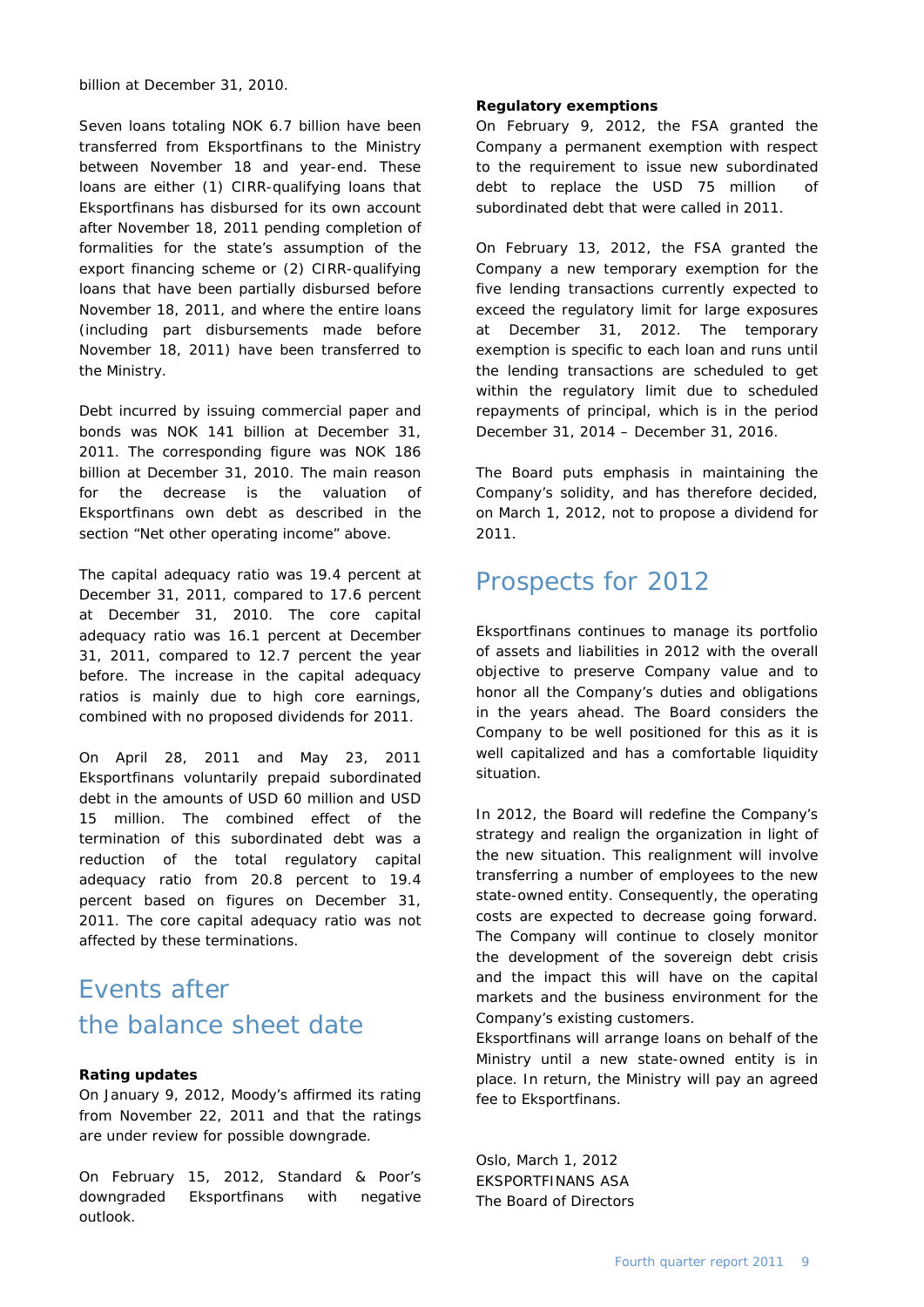# Condensed statement of comprehensive income

Figures for interim period and the year 2011 are unaudited.

|                                                         | Fourth quarter<br>The year |             |                |                |             |
|---------------------------------------------------------|----------------------------|-------------|----------------|----------------|-------------|
| (NOK million)                                           | 2011                       | 2010        | 2011           | 2010           | <b>Note</b> |
| Interest and related income                             | 1,484                      | 1,450       | 5,629          | 5,817          |             |
| Interest and related expenses                           | 1,039                      | 1,126       | 4,079          | 4,398          |             |
| Net interest income                                     | 445                        | 324         | 1,550          | 1,419          |             |
| Commissions and                                         |                            |             |                |                |             |
| income related to banking services                      | $\Omega$                   | $\mathbf 0$ | 1              | 1              |             |
| Commissions and<br>expenses related to banking services | 2                          | 2           | 6              | 7              |             |
| Net gains/(losses)                                      |                            |             |                |                |             |
| on financial instruments at fair value                  | 40,815                     | 108         | 40,373         | (603)          | 2, 15       |
| Other income                                            | 11                         | 2           | 16             | $\overline{7}$ |             |
| Net other operating income/ (loss)                      | 40,824                     | 108         | 40,384         | (602)          |             |
| <b>Total operating income</b>                           | 41,269                     | 432         | 41,934         | 817            |             |
| Salaries and other administrative expenses              | 59                         | 44          | 181            | 157            |             |
| Depreciation                                            | 6                          | 6           | 20             | 23             |             |
| Other expenses                                          | 3                          | 5           | 12             | 14             |             |
| Impairment charges on loans at amortized cost           | $\Omega$                   | 0           | $\overline{O}$ | 0              |             |
| <b>Total operating expenses</b>                         | 68                         | 55          | 213            | 194            |             |
|                                                         |                            |             |                |                |             |
| Pre-tax operating profit/(loss)                         | 41,201                     | 377         | 41,721         | 623            |             |
| Taxes                                                   | 11,536                     | 106         | 11,682         | 175            |             |
| Profit/(loss) for the period                            | 29,665                     | 271         | 30,039         | 448            |             |
| Other comprehensive income                              | O                          | 0           | $\Omega$       | 0              |             |
| Total comprehensive income                              | 29,665                     | 271         | 30,039         | 448            |             |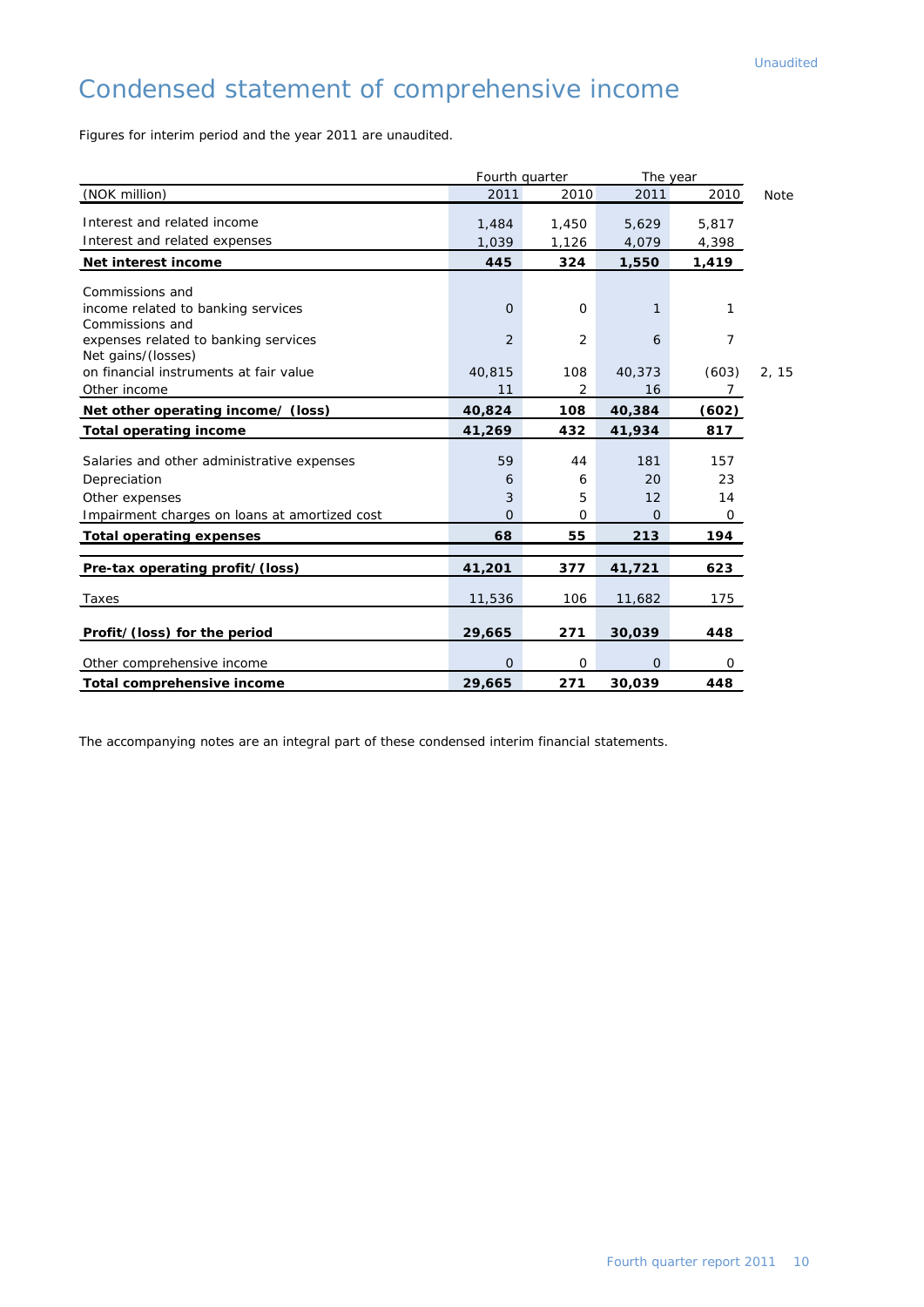# Condensed balance sheet

Figures at December 31, 2011, are unaudited.

| (NOK million)                              | 31.12.11     | 31.12.10       | <b>Note</b> |
|--------------------------------------------|--------------|----------------|-------------|
| 1)<br>Loans due from credit institutions   | 40,340       | 43,014 4, 6, 7 |             |
| Loans due from customers <sup>2)</sup>     | 96,541       | 85,095 5, 6, 7 |             |
| <b>Securities</b>                          | 51,909       | 67,921         | 8           |
| <b>Financial derivatives</b>               | 19,446       | 15,403         |             |
| Deferred tax asset                         | $\mathbf{O}$ | 44             |             |
| Intangible assets                          | 16           | 20             |             |
| Fixed assets and investment property       | 210          | 205            | 9           |
| Other assets                               | 5,467        | 3,847          | 10          |
| <b>Total assets</b>                        | 213,929      | 215,549        |             |
|                                            |              |                |             |
| Deposits by credit institutions            | 1            | 45             |             |
| Borrowings through the issue of securities | 141,489      | 186,402        | 11          |
| <b>Financial derivatives</b>               | 13,870       | 14,247         |             |
| Deferred tax liabilities                   | 11,343       |                |             |
| Taxes payable                              | 295          | 373            |             |
| Other liabilities                          | 10,722       | 7,174          | 12          |
| Accrued expenses and provisions            | 128          | 96             |             |
| Subordinated debt                          | 1,039        | 1,639          |             |
| Capital contribution securities            | 348          | 417            |             |
| <b>Total liabilities</b>                   | 179,235      | 210,393        |             |
|                                            |              |                |             |
| Share capital                              | 2,771        | 2,771          |             |
| Share premium reserve                      | 177          | 177            |             |
| Reserve for unrealized gains               | 29,363       | 71             |             |
| Other equity                               | 2,383        | 2,137          |             |
| Total shareholders' equity                 | 34,694       | 5,156          |             |
| Total liabilities and shareholders' equity | 213,929      | 215,549        |             |

1) Of NOK 40,340 million at December 31, 2011, NOK 39,951 million is measured at fair value through profit or loss and NOK 389 million is measured at amortized cost. Of NOK 43,014 million at December 31, 2010, NOK 29,811 million is measured at fair value through profit or loss and NOK 13,203 million is measured at amortized cost.

2) Of NOK 96,541 million at December 31, 2011, NOK 61,416 million is measured at fair value through profit or loss and NOK 35,125 million is measured at amortized cost. Of NOK 85,095 million at December 31, 2010, NOK 49,205 million is measured at fair value through profit or loss and NOK 35,890 million is measured at amortized cost.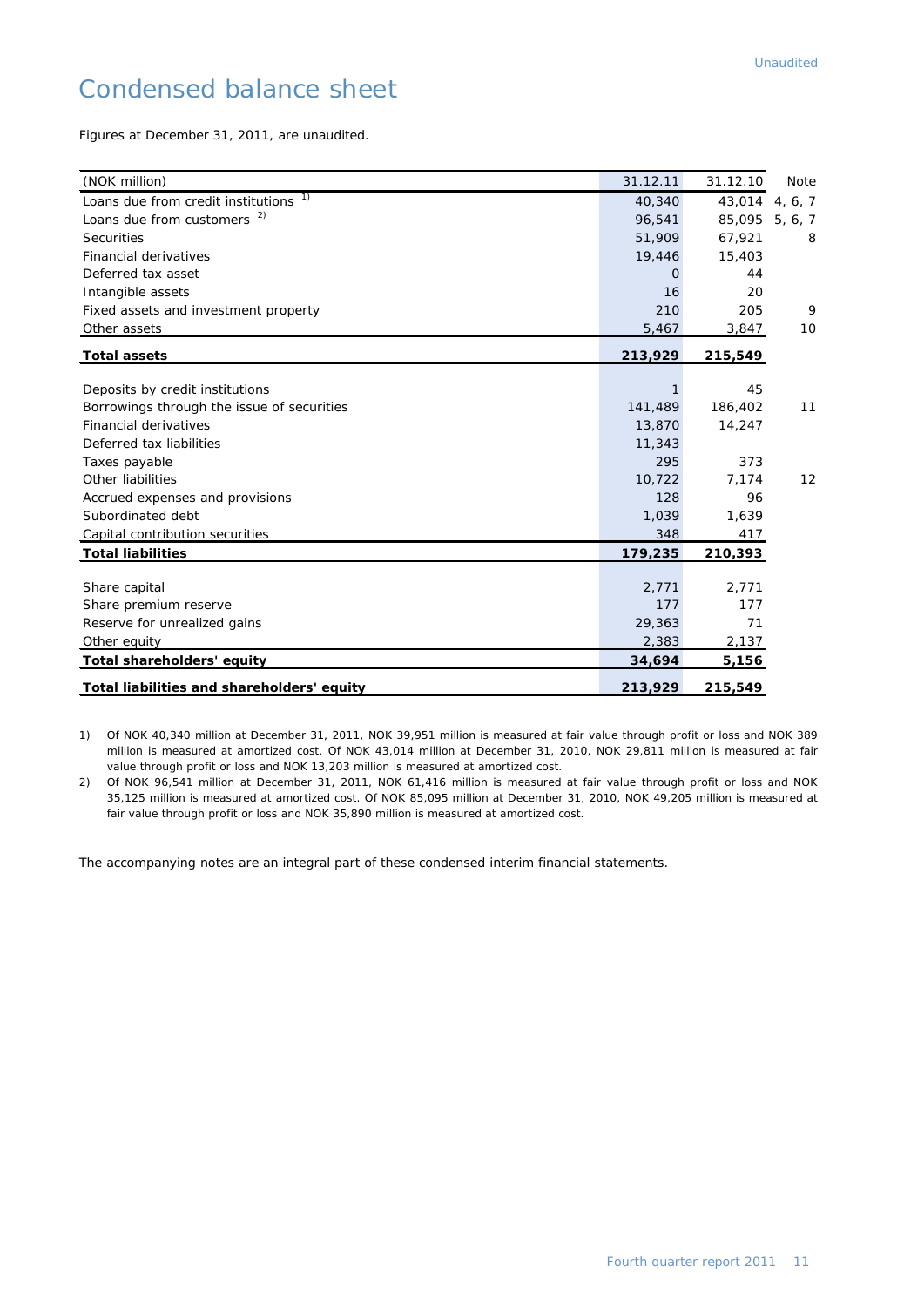# Condensed statement of changes in equity

Figures at December 31, 2011, are unaudited.

| (NOK million)                                                  | Share<br>capital <sup>*</sup> | Share<br>premium<br>reserve <sup>*</sup> | Reserve<br>unrealized<br>gains $\overline{y}$ | Other<br>equity | Total<br>equity |
|----------------------------------------------------------------|-------------------------------|------------------------------------------|-----------------------------------------------|-----------------|-----------------|
| Equity at January 1, 2011                                      | 2.771                         | 177                                      | 71                                            | 2.137           | 5,156           |
| Total comprehensive<br>income for the period<br>Dividends paid | 0<br>O                        | 0<br>O                                   | 29,292<br>0                                   | 747<br>(500)    | 30,039<br>(500) |
| Equity at December 31, 2011                                    | 2,771                         | 177                                      | 29,363                                        | 2,384           | 34,694          |
| Equity at January 1, 2010                                      | 2,771                         | 177                                      | 0                                             | 2,460           | 5,408           |
| Total comprehensive<br>income for the period<br>Dividends paid | 0<br>O                        | $\Omega$                                 | 71<br>O                                       | 377<br>(700)    | 448<br>(700)    |
| Equity at December 31, 2010                                    | 2,771                         | 177                                      | 71                                            | 2,137           | 5,156           |

\*) Restricted equity that cannot be paid out to the owners without a shareholder resolution to reduce the share capital in accordance with the Public Limited Companies Act under Norwegian law.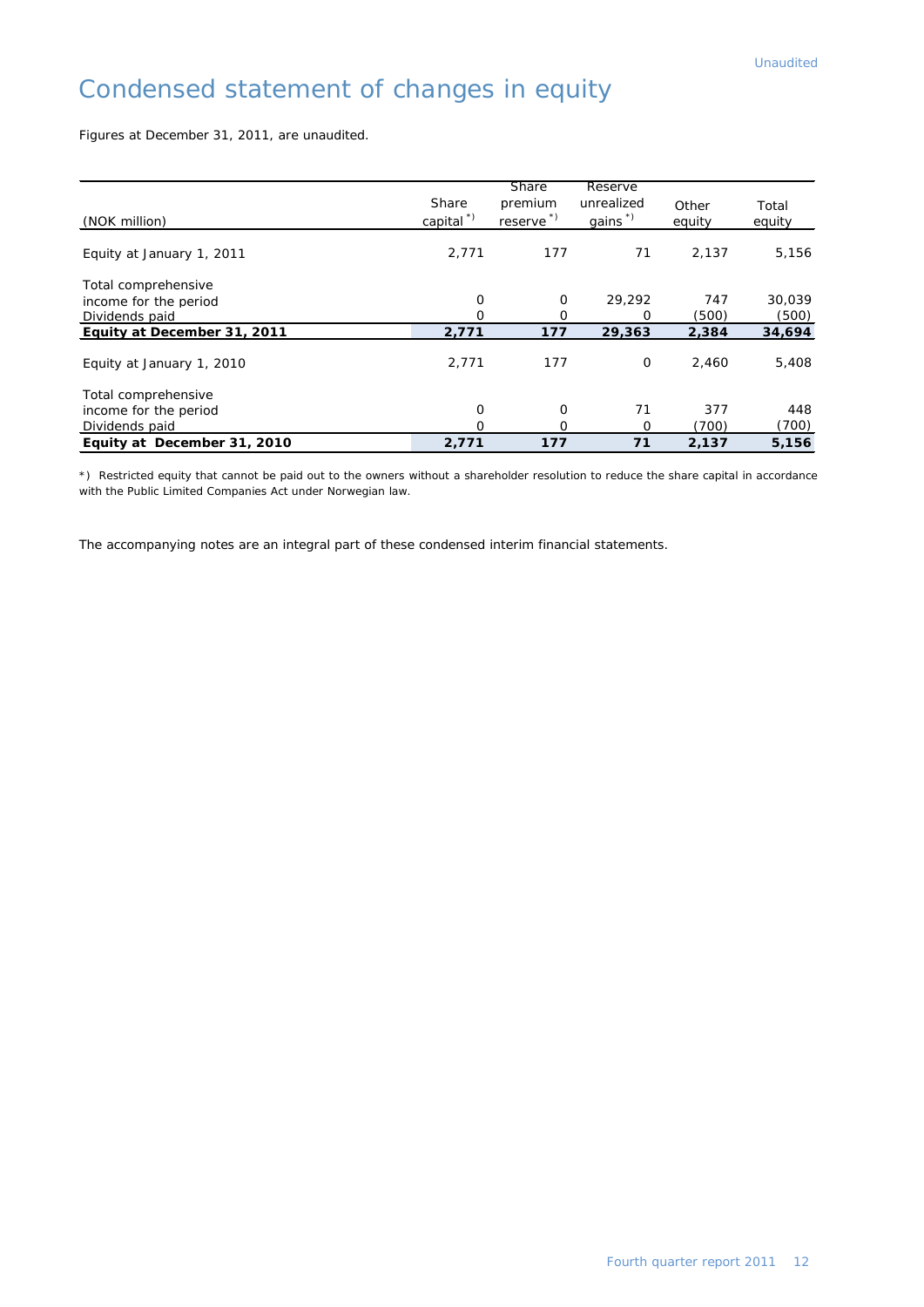# Condensed cash flow statement

Figures for 2011 are unaudited.

|                                                                                            | The Year   |            |
|--------------------------------------------------------------------------------------------|------------|------------|
| (NOK million)                                                                              | 2011       | 2010       |
| Pre-tax operating profit/(loss)                                                            |            |            |
| from continuing operations                                                                 | 41,721     | 623        |
|                                                                                            |            |            |
| Provided by operating activities:                                                          |            |            |
| Accrual of contribution from the Norwegian government                                      | (322)      | (787)      |
| Unrealized losses (gains) on financial instruments at fair value through profit<br>or loss |            |            |
| Realized losses on financial instruments                                                   | (40, 515)  | 553        |
| at fair value through profit or loss [non-cash items]                                      | 27         | 27         |
| Depreciation                                                                               | 20         | 23         |
|                                                                                            |            |            |
| Disbursement of loans                                                                      | (33,685)   | (33, 654)  |
| Principal collected on loans                                                               | 35,422     | 32,416     |
| Purchase of financial investments (trading)                                                | (43, 516)  | (43, 401)  |
| Proceeds from sale or redemption of financial investments (trading)                        | 51,683     | 38,748     |
| Contribution paid by the Norwegian government                                              | 382        | 332        |
| Taxes paid                                                                                 | (74)       | (74)       |
|                                                                                            |            |            |
| Changes in:                                                                                |            |            |
| Accrued interest receivable                                                                | 224        | 1,497      |
| Other receivables                                                                          | (1,638)    | 402        |
| Accrued expenses and other liabilities                                                     | 2,618      | 409        |
| Net cash flow from operating activities                                                    | 12,347     | (2,886)    |
| Purchase of financial investments                                                          | (5, 575)   | (4, 317)   |
| Proceeds from sale or redemption of financial investments                                  | 12,912     | 18,336     |
| Net cashflow from financial derivatives                                                    | 93         | 7,029      |
| Purchases of fixed assets                                                                  | (22)       | (14)       |
| Net proceeds from sales of fixed assets                                                    | 1          | O          |
| Net cash flow from investing activities                                                    | 7,409      | 21,034     |
|                                                                                            |            |            |
| Change in debt to credit institutions                                                      | (45)       | 6          |
| Net proceeds from issuance of commercial paper debt                                        | 185,915    | 280,889    |
| Repayments of commercial paper debt                                                        | (183, 537) | (296, 901) |
| Net proceeds from issuance of bond debt                                                    | 51,552     | 72,231     |
| Principal payments on bond debt                                                            | (63, 287)  | (74, 253)  |
| Repayments of subordinated debt                                                            | (449)      | $\Omega$   |
| Dividends paid                                                                             | (500)      | (700)      |
| Net cash flow from financing activities                                                    | (10, 351)  | (18, 728)  |
| Net change in cash and cash equivalents <sup>*</sup> )                                     | 9,405      | (580)      |
| Cash and cash equivalents at beginning of period                                           | 3,932      | 4,524      |
| Effect of exchange rates on cash and cash equivalents                                      |            |            |
|                                                                                            | 66         | (12)       |
| Cash and cash equivalents <sup>*</sup> at end of period                                    | 13,403     | 3,932      |

\*) Cash equivalents are defined as bank deposits with maturity less than 3 months.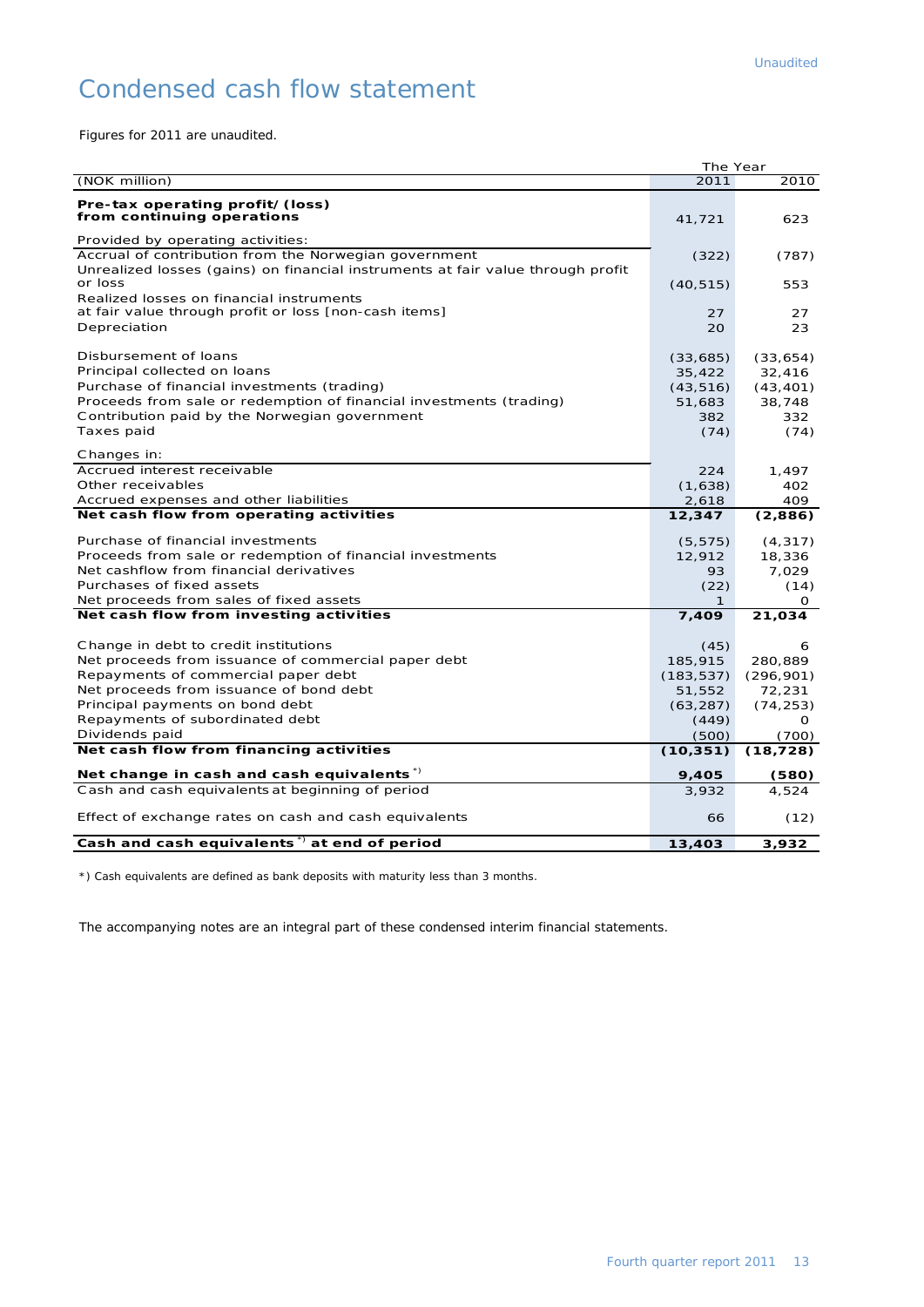# Notes to the accounts

# 1. Accounting policies

Eksportfinans' fourth quarter condensed interim financial statements have been presented in accordance with International Financial Reporting Standards – (**IFRS**), in line with both IFRS as adopted by the European Union (**EU**) and IFRS as issued by the International Accounting Standards Board (**IASB**). The condensed interim financial statements have been prepared in accordance with IAS 34, Interim Financial Reporting.

The accounting policies and methods of computation applied in the preparation of these condensed interim financial statements are the same as those applied in Eksportfinans' annual financial statements of 2010, as approved for issue by the Board of Directors on February 28, 2011. These policies have been consistently applied to all the periods presented.

In Eksportfinans' annual financial statements for 2010 and in the fourth quarter report for 2010 Eksportfinans reported figures both for the consolidated group and for the parent company. After the sale of the prior subsidiary Kommunekreditt Norge AS in 2009, there was no group to consolidate. From the first quarter of 2011 comparable figures are equal for the group and for the parent for all periods presented. For that reason only figures for Eksportfinans ASA have been presented in this quarterly report.

Figures for interim period, the year and year-end 2011are unaudited.

# 2. Net gains/(losses) on financial instruments at fair value

### **Net realized and unrealized gains/(losses) on financial instruments at fair value**

|                                                               | Fourth quarter |         | The year |         |  |
|---------------------------------------------------------------|----------------|---------|----------|---------|--|
| (NOK million)                                                 | 2011           | 2010    | 2011     | 2010    |  |
| Securities held for trading                                   | (19)           |         | (19)     | 14      |  |
| Securities designated as at fair value at initial recognition | (3)            | O       | (100)    | 4       |  |
| <b>Financial derivatives</b>                                  | (23)           | (12)    | (93)     | (139)   |  |
| Other financial instruments at fair value                     | 30             | 11      | 70       | 72      |  |
| Net realized gains/(losses)                                   | (15)           | 6       | (142)    | (49)    |  |
|                                                               |                |         |          |         |  |
| Loans and receivables                                         | (16)           | 10      | 35       | (69)    |  |
| Securities <sup>17</sup>                                      | 31             | (78)    | (208)    | 183     |  |
| Financial derivatives <sup>2)</sup>                           | 1,499          | (1,059) | (2, 353) | (3,672) |  |
| Commercial paper debt 3)4)                                    | (1)            | (1)     |          |         |  |
| Bond debt $^{3}$ 4)                                           | 39,041         | 1,205   | 42,731   | 2,997   |  |
| Subordinated debt and capital contribution securities 3)4)    | 274            | 13      | 322      | (1)     |  |
| Other                                                         | $\overline{2}$ | 12      | (13)     |         |  |
| Net unrealized gains/(losses)                                 | 40,830         | 102     | 40,515   | (554)   |  |
|                                                               |                |         |          |         |  |
| Net realized and unrealized gains/(losses)                    | 40,815         | 108     | 40,373   | (603)   |  |

1) Net unrealized gains/(losses) on securities

|                                                               | Fourth quarter |      | The year |      |
|---------------------------------------------------------------|----------------|------|----------|------|
| (NOK million)                                                 | 2011           | 2010 | 2011     | 2010 |
| Securities held for trading                                   | 16             | (47) | (360)    | 30   |
| Securities designated as at fair value at initial recognition | 15             | (31) | 152      | 153  |
| Total                                                         | 31             | (78) | (208)    | 183  |

2) The Portfolio Hedge Agreement entered into in March 2008, further described in note 14 of this report, is included with a gain of NOK 57 million in 2011 and a loss of NOK 202 million in 2010.

3) In 2011, Eksportfinans had an unrealized gain of NOK 43,054 million (gain of NOK 2,997 million in 2010) on its own debt. Net of derivatives this amount is an unrealized gain of NOK 40,653 million (loss of NOK 390 million in 2010).

4) In 2011, Eksportfinans had an unrealized gain of NOK 14,083 million of financial liabilities classified as level 2 in the fair value hierarchy (loss of 191 million in 2010). Of financial liabilities classified as level 3 in the fair value hierarchy, Eksportfinans had a gain of NOK 28,971 million (gain of 3,188 million in 2010).

See note 15 for a presentation of the above table through the eyes of management.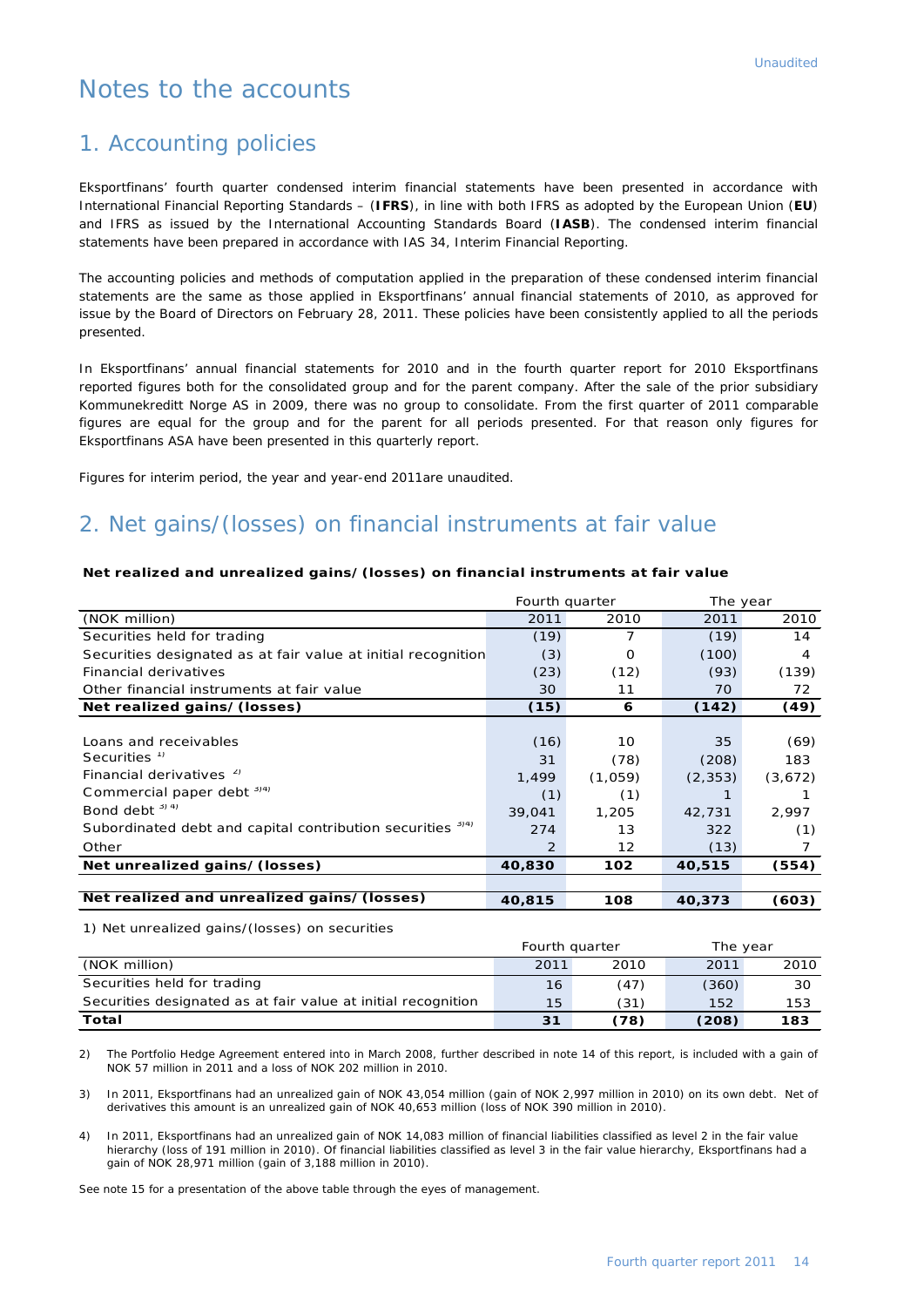# 3. Capital adequacy

Capital adequacy is calculated in accordance with the Basel II regulations in force from the Financial Supervisory Authority of Norway. The Company has adopted the standardized approach to capital requirements. For the Company, this implies that the difference in risk-weighted value between the Basel I and II regulations is mainly due to operational risk. The capital adequacy minimum requirement is 8 percent of total risk-weighted value.

### **Risk-weighted assets and off-balance sheet items**

| (NOK million)             | 31.12.2011  |          | 31.12.2010  |          |
|---------------------------|-------------|----------|-------------|----------|
|                           |             | Risk-    |             | Risk-    |
|                           | <b>Book</b> | weighted | <b>Book</b> | weighted |
|                           | value       | value    | value       | value    |
| Total assets              | 213,929     | 26,933   | 215,549     | 29,050   |
| Off-balance sheet items   |             | 304      |             | 358      |
| Operational risk          |             | 2,424    |             | 2,577    |
| Total currency risk       |             | O        |             |          |
| Total risk-weighted value |             | 29,661   |             | 31,985   |

### **The Company's eligible regulatory capital**

| (NOK million                           |            |       |            |        |
|----------------------------------------|------------|-------|------------|--------|
| and in percent of risk-weighted value) | 31.12.2011 |       | 31.12.2010 |        |
| Core capital <sup>1)</sup>             | 4.786      | 16.1% | 4.077      | 12.7%  |
| Additional capital <sup>2)</sup>       | 975        | 3.3%  | 1.565      | 4.9%   |
| Total regulatory capital               | 5.761      | 19.4% | 5.642      | 17.6 % |

1) Includes share capital, other equity, elements of capital contribution securities and other deductions and additions in accordance with the Norwegian capital adequacy regulations.

2) Includes subordinated debt, the elements of capital contribution securities not included in core capital and other

deductions/additions in accordance with the Norwegian capital adequacy regulations.

# 4. Loans due from credit institutions

| (NOK million)                                                                       | 31.12.11 | 31.12.10 |
|-------------------------------------------------------------------------------------|----------|----------|
| Cash equivalents <sup>1)</sup>                                                      | 13,403   | 3.932    |
| Other bank deposits and claims on banks                                             | 1,300    | 470      |
| Loan to KLP Kreditt AS (also included in note 6)                                    | 0        | 12,882   |
|                                                                                     |          |          |
| Loans to other credit institutions, nominal amount (also included in note 6) $^{2}$ | 26,252   | 26,290   |
| Accrued interest and adjustment to fair value on loans                              | (615)    | (560)    |
| <b>Total</b>                                                                        | 40,340   | 43,014   |

1) Cash equivalents are defined as bank deposits with maturity of less than 3 months.

2) The Company has acquired certain loan agreements from banks for which the selling bank provides a repayment guarantee, therefore retaining the credit risk of the loans. Under IFRS these loans are classified as loans to credit institutions. Of the loans to credit institutions these loans amounted to NOK 13,977 million at December 31, 2011 and NOK 13,073 million at December 31, 2010.

# 5. Loans due from customers

| (NOK million)                                          | 31.12.11 | 31.12.10 |
|--------------------------------------------------------|----------|----------|
| Loans due from customers,                              |          |          |
| nominal amount (also included in note 6)               | 95,555   | 84,240   |
| Accrued interest and adjustment to fair value on loans | 986      | 855      |
| <b>Total</b>                                           | 96,541   | 85,095   |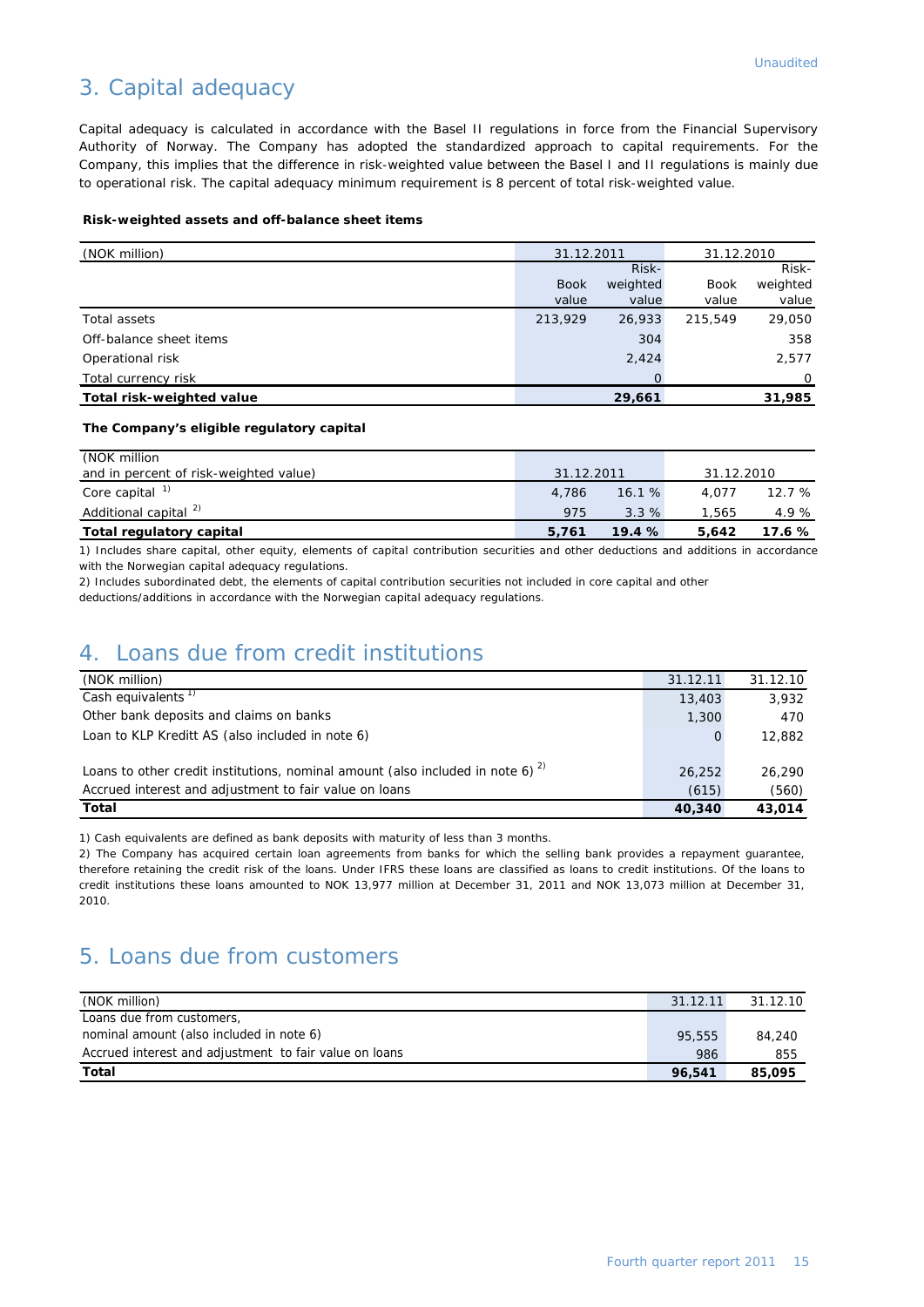# 6. Total loans due from credit institutions and customers

Nominal amounts related to loans due from credit institutions and customers, respectively, from the two previous tables are included in the following analysis.

| (NOK million)                                        | 31.12.11 | 31.12.10 |
|------------------------------------------------------|----------|----------|
|                                                      |          |          |
| Loan to KLP Kreditt AS                               | $\Omega$ | 12,882   |
| Loans due from other credit institutions             | 26,252   | 26,290   |
| Loans due from credit institutions                   | 26,252   | 39,172   |
| Loans due from customers                             | 95,555   | 84,240   |
| <b>Total nominal amount</b>                          | 121,807  | 123,412  |
|                                                      |          |          |
| Commercial loans                                     | 87,208   | 88,095   |
| Government-supported loans                           | 34,599   | 35,317   |
| <b>Total nominal amount</b>                          | 121,807  | 123,412  |
|                                                      |          |          |
| Capital goods                                        | 33,991   | 31,992   |
| <b>Ships</b>                                         | 44,989   | 45,376   |
| Export-related and international activities *)       | 32,318   | 22,448   |
| Direct loans to Norwegian local government sector    | 5,653    | 5,719    |
| Loan to KLP Kreditt AS                               | O        | 12,882   |
| Municipal-related loans to other credit institutions | 4,798    | 4,943    |
| Loans to employees                                   | 58       | 52       |
| Total nominal amount                                 | 121,807  | 123,412  |

\*) Export-related and international activities consist of loans to the following categories of borrowers:

| (NOK million)               | 31.12.11 | 31.12.10           |
|-----------------------------|----------|--------------------|
| Banking and finance         | 6,938    | 7,264              |
| Renewable energy            | 5,494    | 1,425              |
| Consumer goods              | 5,375    | 4,757              |
| Aviation and shipping       | 5,233    | 264                |
| Real estate management      | 5,063    | 5,626<br>$\star$ ) |
| Oil and gas                 | 2,491    | 2,935              |
| Infrastructure              | 1,060    | 150                |
| Environment                 | 661      | $\Omega$           |
| Other categories            | 3        | 27                 |
| <b>Total nominal amount</b> | 32,318   | 22,448             |

\*) Infrastructure of NOK 150 million was included in the line captioned Real estate management as of December 31, 2010.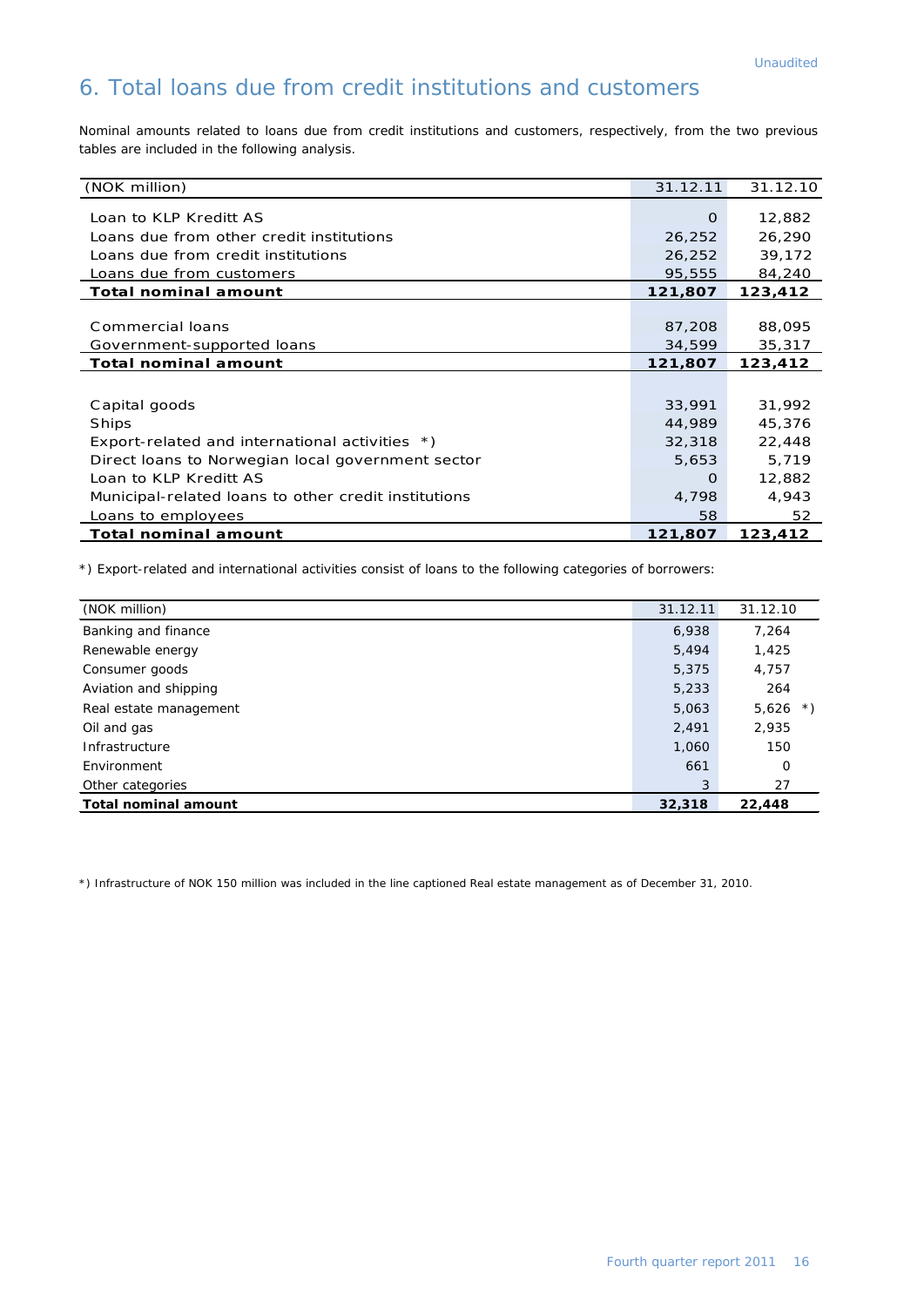# 7. Loans past due or impaired

| (NOK million)                                                                          | 31.12.11 | 31.12.10 |
|----------------------------------------------------------------------------------------|----------|----------|
| Interest and principal installment 1-30 days past due                                  | 3        | 30       |
| Not matured principal                                                                  |          |          |
| on loans with payments 1-30 days past due                                              | 8        | 608      |
| Interest and principal installment 31-90 days past due<br>Not matured principal        | 25       | 28       |
| on loans with payments 31-90 days past due                                             | 164      | 199      |
| Interest and principal installment more than 90 days past due<br>Not matured principal | 504      | 511      |
| on loans with payments more than 90 days past due                                      | 18       | 453      |
| Total loans that are past due                                                          | 722      | 1,829    |
|                                                                                        |          |          |
| Relevant collateral or guarantees received"                                            | 224      | 1,336    |
| Estimated impairments on loans valued at amortized cost                                | 0        | 0        |

\*) A total of NOK 498 million relates to exposure towards Icelandic banks as of December 31, 2011, and are as of the balance sheetdate not considered guaranteed in a satisfactory manner. These loans are measured at fair value at each balance sheet date. The change in fair value in the period is reflected in the line item 'Net gains/losses on financial instruments at fair value'. Apart from the fair value adjustments already recognized in the income statement, related to the exposure towards the Icelandic banks discussed above, the Company considers all other loans to be secured in a satisfactory manner. For these transactions, amounting to NOK 224 million, the Norwegian government, through the Guarantee Institute for Export Credit (**GIEK**), guarantees approximately 83 percent of the amounts in default. The remaining 17 percent are guaranteed by private banks, most of them operating in Norway. Where applicable, claims have already been submitted in accordance with the guarantees.

# 8. Securities

| (NOK million)                                          | 31.12.11 | 31.12.10 |
|--------------------------------------------------------|----------|----------|
| Trading portfolio                                      | 39,953   | 48,990   |
| Other securities at fair value through profit and loss | 11,956   | 18,931   |
| Total                                                  | 51,909   | 67,921   |

# 9. Fixed assets and investment property

| (NOK million)                 | 31.12.11 | 31.12.10 |
|-------------------------------|----------|----------|
| Buildings and land in own use | 127      | 126      |
| Investment property           | 70       | 70       |
| Total buildings and land      | 197      | 196      |
| Other fixed assets            | 13       |          |
| Total                         | 210      | 205      |

# 10. Other assets

| (NOK million)                                                | 31.12.11 | 31.12.10 |
|--------------------------------------------------------------|----------|----------|
| Settlement account 108-Agreement                             | 823      | 887      |
| Cash collateral provided                                     | 4.612    | 2.953    |
| Delayed payment, securities not delivered from our custodian | $\Omega$ |          |
| Other                                                        | 32       |          |
| Total                                                        | 5.467    | 3,847    |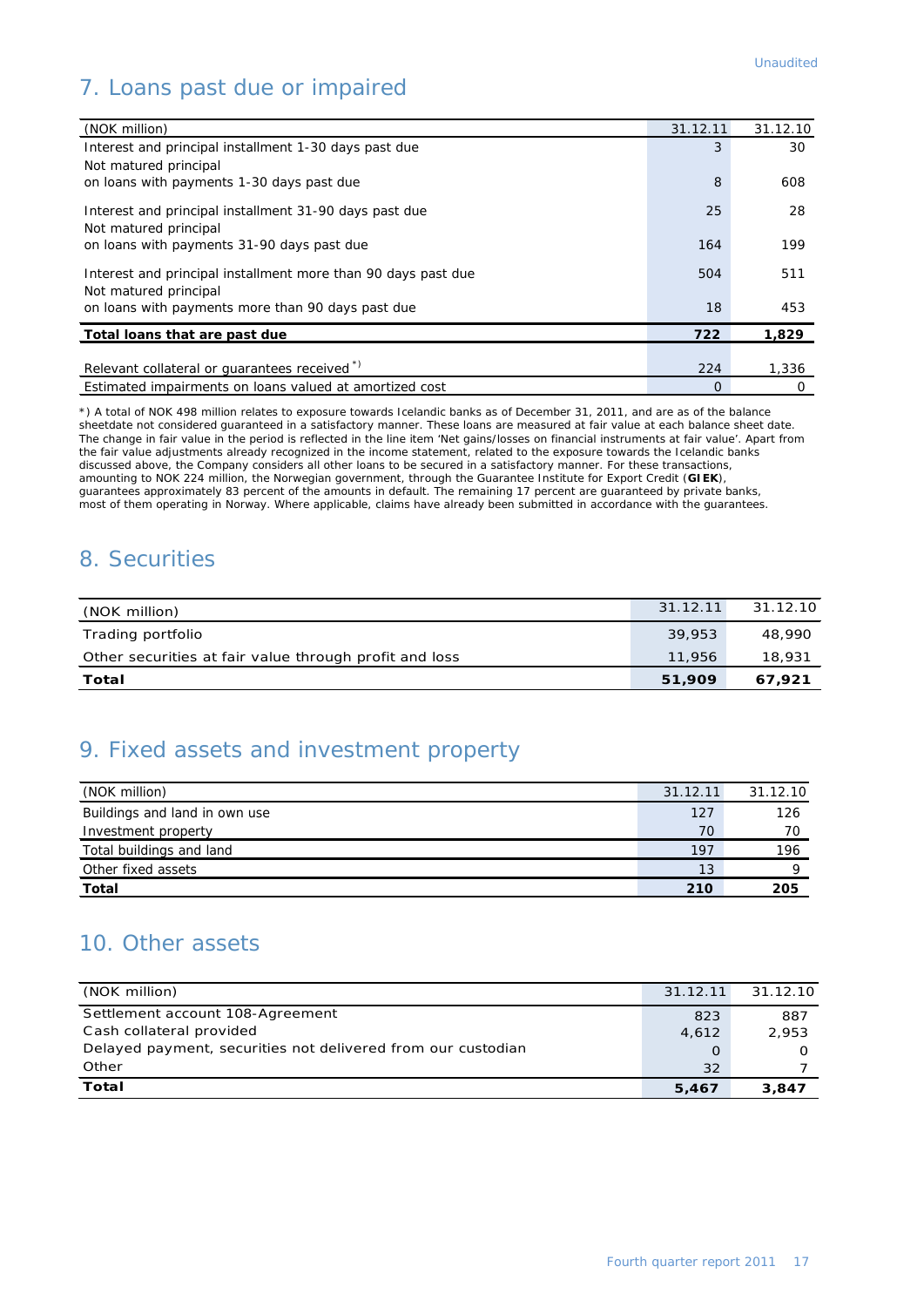# 11. Borrowings through the issue of securities

| (NOK million)                                         |                 | 31.12.11 31.12.10 |
|-------------------------------------------------------|-----------------|-------------------|
| Commercial paper debt                                 | 5.760           | 3,303             |
| Bond debt                                             | 195,879         | 200,066           |
| Accrued interest and adjustment to fair value on debt | (60, 150)       | (16, 967)         |
| Total                                                 | 141,489 186,402 |                   |

# 12. Other liabilities

| (NOK million)                |        | 31.12.11 31.12.10 |
|------------------------------|--------|-------------------|
| Grants to mixed credits      | 336    | 333               |
| Cash collateral received     | 10,260 | 6.449             |
| Other short-term liabilities | 126    | 392               |
| Total                        | 10,722 | 7.174             |

# 13. Segment information

The Company is divided into three business areas; Export lending, Municipal lending and Securities. After the sale of Kommunekreditt Norge AS, municipal lending consists of loans to KLP Kreditt AS (last installment received in September 2011), in addition to loans extended directly to municipalities and municipal-related loans to savings banks that were purchased from Kommunekreditt Norge AS in connection with the sale of the subsidiary. The Company also has a treasury department, responsible for the Company's funding. Income and expenses related to treasury are divided between the three business areas.

The segment information is in line with the management reporting.

|                                                        | Export lending<br>Municipal lending |                      |              | <b>Securities</b> |             |             |
|--------------------------------------------------------|-------------------------------------|----------------------|--------------|-------------------|-------------|-------------|
|                                                        |                                     | The year<br>The year |              |                   |             | The year    |
| (NOK million)                                          | 2011                                | 2010                 | 2011         | 2010              | 2011        | 2010        |
| Net interest income <sup>1)</sup>                      | 969                                 | 722                  | 114          | 183               | 467         | 514         |
| Commissions                                            |                                     |                      |              |                   |             |             |
| and income related to banking services <sup>2)</sup>   | $\mathbf{1}$                        | $\mathbf{1}$         | $\mathbf{O}$ | $\mathbf 0$       | $\mathbf 0$ | $\mathbf 0$ |
| Commissions                                            |                                     |                      |              |                   |             |             |
| and expenses related to banking services <sup>2)</sup> | $\Omega$                            | $\mathbf{O}$         | $\Omega$     | $\mathbf 0$       | $\Omega$    | $\Omega$    |
| Net gains/(losses)                                     |                                     |                      |              |                   |             |             |
| on financial instruments at fair value 3)              | 19                                  | 17                   | $\Omega$     | $\Omega$          | (91)        | (42)        |
| Income/expenses divided by volume <sup>4)</sup>        | 28                                  | (3)                  | 4            | (1)               | 17          | (3)         |
| Net other operating income                             | 47                                  | 15                   | 4            | (1)               | (74)        | (45)        |
| Total net income                                       | 1,016                               | 737                  | 119          | 182               | 393         | 469         |
| <b>Total operating expenses</b>                        | 153                                 | 114                  | 8            | 26                | 53          | 54          |
|                                                        |                                     |                      |              |                   |             |             |
| Pre-tax operating profit/(loss)                        | 864                                 | 623                  | 111          | 156               | 340         | 415         |
| Taxes                                                  | 242                                 | 175                  | 31           | 44                | 95          | 116         |
| Non-IFRS profit for the period excluding               |                                     |                      |              |                   |             |             |
| unrealized gains/(losses) on financial                 |                                     |                      |              |                   |             |             |
| instruments and excluding realized losses              |                                     |                      |              |                   |             |             |
| hedged by the PHA                                      | 621                                 | 448                  | 80           | 112               | 244         | 299         |

1) Net interest income includes interest income directly attributable to the segments based on Eksportfinans' internal pricing model. The treasury department obtains interest on Eksportfinans' equity and in addition the positive or negative result (margin) based on the difference between the internal interest income from the segments and the actual external funding cost. Net interest income in the treasury department is allocated to the reportable segments based on volume for the margin, and risk weighted volume for the interest on equity.

2) Income/(expenses) directly attributable to each segment.

3) For Export lending the figures are related to unrealized gains/(losses) on the Icelandic bank exposure. In this context, the fair value adjustments on the Icelandic bank exposure have been treated as realized, as they are not expected to be reversed towards maturity, as other unrealized gains and losses. For Securities the figures are related to realized gains/(losses) on financial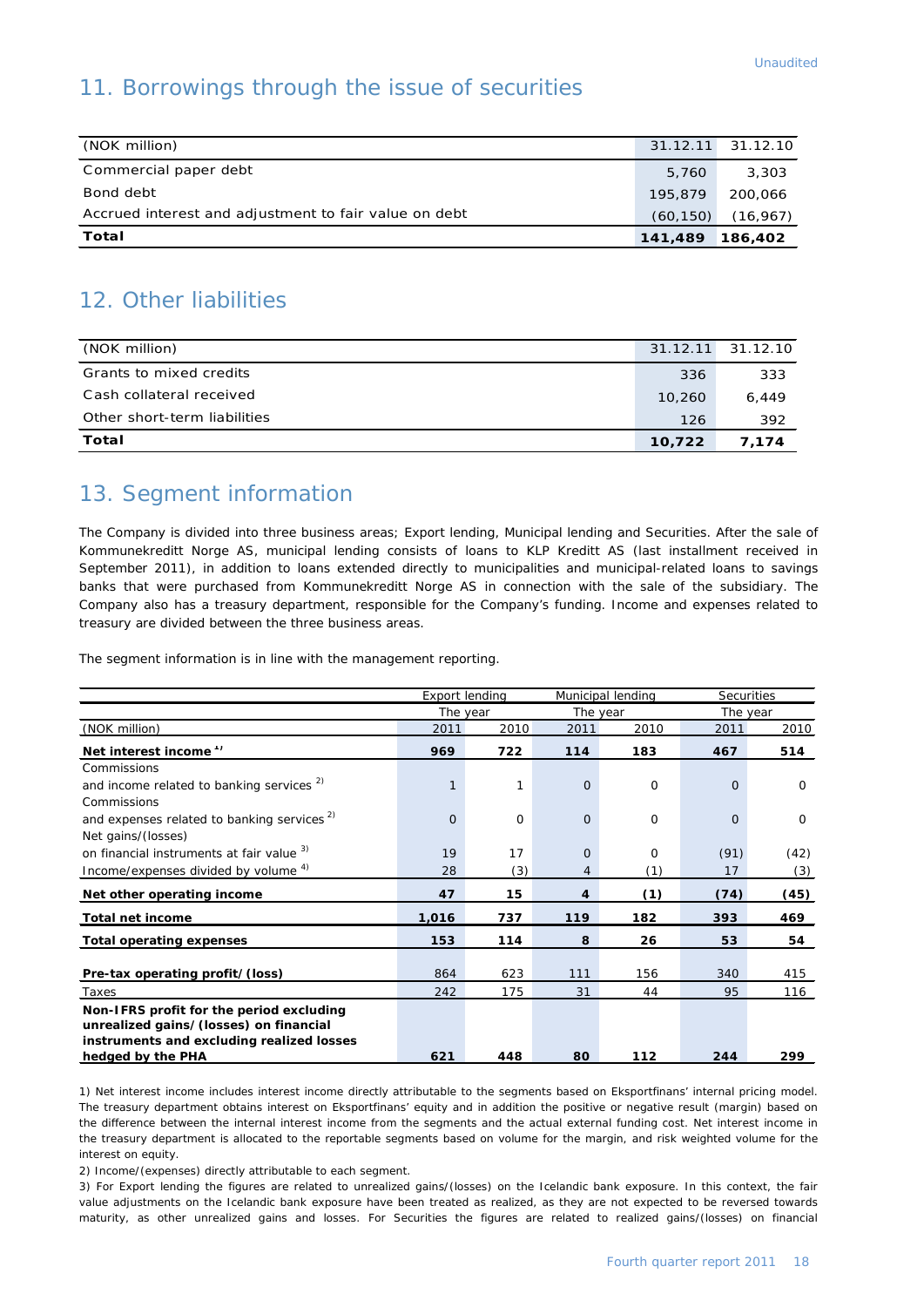instruments.

4) Income/expenses, other than interest, in the treasury department have been allocated to the business areas by volume. These are items included in net other operating income in the income statement.

#### **Reconciliation of segment profit measure to total comprehensive income**

|                                                                                               | The year  |          |
|-----------------------------------------------------------------------------------------------|-----------|----------|
| (NOK million)                                                                                 | 2011      | 2010     |
| Export lending                                                                                | 621       | 448      |
| Municipal lending                                                                             | 80        | 112      |
| <b>Securities</b>                                                                             | 244       | 299      |
| Non-IFRS profit/(loss) for the period                                                         |           |          |
| excluding unrealized gains/(losses) on financial instruments and excluding realized           |           |          |
| losses hedged by the PHA                                                                      | 945       | 859      |
|                                                                                               |           |          |
| Net unrealized gains/(losses) <sup>1)</sup>                                                   | 40,515    | (554)    |
| Unrealized losses/(gains) related to the Icelandic bank exposure included above <sup>1)</sup> | (14)      | (17)     |
| Realized (losses) hedged by the Portfolio Hedge Agreement                                     | (94)      | $\Omega$ |
| Tax effect <sup>2)</sup>                                                                      | (11, 314) | 160      |
| Total comprehensive income                                                                    | 30.039    | 448      |

1) Reversal of previously recognized loss (at exchange rates applicable at December 31, 2011). 2) 28 percent of the items above.

# 14. Material transactions with related parties

The Company's two largest shareholders, DNB Bank ASA and Nordea Bank Norge AS, are considered to be related parties in accordance with IAS 24 Related Party Disclosures.

| (NOK millions)            | Acquired Ioans<br>1) | Deposits $2$ | Guarantees<br>issued $3)$ | Guarantees<br>received <sup>4)</sup> | Portfolio Hedge<br>Agreement <sup>5)</sup> |
|---------------------------|----------------------|--------------|---------------------------|--------------------------------------|--------------------------------------------|
| Balance January 1, 2011   | 10.869               | 1.277        | 656                       | 21,480                               | 535                                        |
| Change in the period      | 1.504                | 2,209        | 118                       | 3,234                                | 80                                         |
| Balance December 31, 2011 | 12,373               | 3,486        | 774                       | 24,714                               | 615                                        |
|                           |                      |              |                           |                                      |                                            |
| Balance January 1, 2010   | 9.226                | 2.069        | 1.190                     | 21,815                               | 614                                        |
| Change in the period      | 1.643                | (792)        | (534)                     | (335)                                | (79)                                       |
| Balance December 31, 2010 | 10,869               | 1.277        | 656                       | 21,480                               | 535                                        |

All transactions with related parties are made on market terms.

- 1) The Company acquires loans from banks. The loans are part of the Company's ordinary lending activity, as they are extended to the export industry. As the selling banks provide a guarantee for the loans, not substantially all the risk and rewards are transferred to the Company, thus the loans are classified as loans due from credit institutions in the balance sheet.
- 2) Deposits made by the Company.
- 3) Guarantees issued by the Company to support the Norwegian export industry.
- 4) Guarantees provided to the Company from the related parties.
- 5) Eksportfinans has entered into a derivative portfolio hedge agreement with the majority of its shareholders. The agreement, effective from March 1, 2008, will offset losses up to NOK 5 billion in the liquidity portfolio held as of February 29, 2008. The agreement will also offset any gains in the portfolio as of the same date. The payments to or from the Company related to the losses or gains, respectively, in the portfolio, will take place on the last day of February each year, with the first payment in 2011. The agreement expires with the maturities of the bonds included in the contract, with the latest maturity on December 31, 2023. Eksportfinans will pay a monthly fee of NOK 5 million to the participants to the agreement. The balances show the related parties' share of the fair value of the contract as of the balance sheet date.

In addition to the transactions reflected in the above table, Eksportfinans' three major owner banks have extended a committed credit line of USD 2 billion for repo purposes to the Company. The facility has a twelve month maturity with the possibility of extension, and was extended in the second quarter of 2011. Eksportfinans has not yet utilized this credit facility.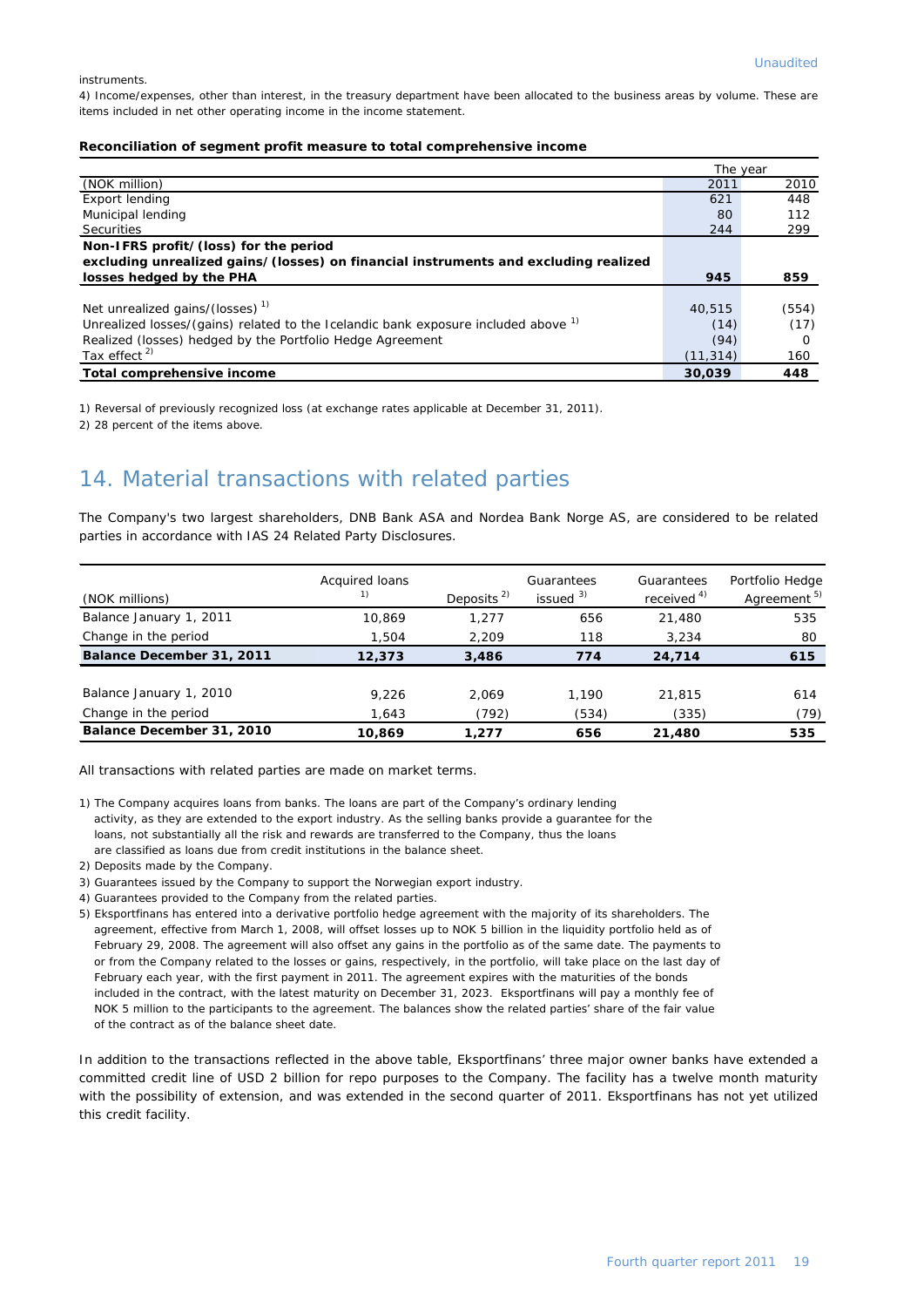# 15. Market risk - effects from economic hedging

Note 2 specifies the net realized and unrealized gains/losses on financial instruments, showing separately the gains/losses related to financial derivatives. When presented to the Company's management and Board of Directors, the figures are prepared showing the various financial instruments after netting with related economic hedges, as derivatives are used as economic hedges of the market risk of specific assets and liabilities.

The below table specifies net realized and unrealized gains/(losses) on financial instruments at fair value, netted with related economic hedges.

### **Net realized and unrealized gains/(losses) on financial instruments at fair value**

|                                                                  | <b>Fourth Quarter</b> |       | The year |       |
|------------------------------------------------------------------|-----------------------|-------|----------|-------|
| (NOK million)                                                    | 2011                  | 2010  | 2011     | 2010  |
| <b>Securities</b>                                                | (45)                  | (8)   | (185)    | (42)  |
| Other financial instruments at fair value                        | 30                    | 14    | 43       | (7)   |
| Net realized gains/(losses)                                      | (15)                  | 6     | (142)    | (49)  |
|                                                                  |                       |       |          |       |
| Loans and receivables                                            | (6)                   | 41    | (51)     | (89)  |
| Securities                                                       |                       | (132) | 19       | (62)  |
| Commercial paper debt <sup>1) 2)</sup>                           | $\Omega$              | (2)   |          |       |
| Bond debt $(1)$ 2)                                               | 40,519                | 132   | 40,343   | (393) |
| Subordinated debt and capital contribution securities 1) 2)      | 280                   | 14    | 309      | 2     |
| Other                                                            | 3                     | 11    | (13)     |       |
| Net unrealized gains/(losses)                                    | 40,803                | 64    | 40,608   | (534) |
|                                                                  |                       |       |          |       |
| Financial derivatives related to the 108 agreement <sup>3)</sup> | 27                    | 38    | (93)     | (20)  |
| Net realized and unrealized gains/(losses)                       | 40,815                | 108   | 40,373   | (603) |

1) Accumulated net gain on own debt is NOK 42,070 million as of December 31, 2011, compared to NOK 1,417 million as of December 31, 2010

2) In 2011, Eksportfinans had an unrealized gain of NOK 40,653 million (loss of NOK 390 million in 2010) on its own debt, net of derivatives.

3) Derivatives related to components of the 108 Agreement. The 108 Agreement is accounted for at amortized cost, hence these derivatives are not included in the effects related to financial instruments at fair value.

# 16. Maturity analysis

Maturity analysis of financial liabilities based on contractual maturities (including off-balance sheet items):

|                                               |           | From 1 month | From 3                  | From 1 year |          |
|-----------------------------------------------|-----------|--------------|-------------------------|-------------|----------|
|                                               | Up to and |              | up to and months up to  | up to and   |          |
|                                               | including |              | including and including | including   | Over     |
| (NOK million)                                 | 1 month   | 3 months     | 1 year                  | 5 years     | 5 years  |
| December 31, 2011                             |           |              |                         |             |          |
| Deposit by credit institutions                |           | $\Omega$     | $\Omega$                | $\Omega$    | $\Omega$ |
| Non-structured bond debt                      | 1,254     | 9,654        | 6,383                   | 74,011      | 11,209   |
| Structured bond debt                          | 19,240    | 34,460       | 38,730                  | 8,894       | 3,598    |
| Commercial paper debt                         | 2,303     | 2,265        | 1,199                   | $\Omega$    | $\Omega$ |
| Cash collateral                               | 10,260    | 0            | O                       | $\mathbf 0$ | $\circ$  |
| Subordinated loans                            | O         | $\Omega$     | 56                      | 1,328       | 0        |
| Capital contribution securities               | O         | 27           | O                       | 464         | 0        |
| Derivatives net settled                       | 269       | 122          | 596                     | 2,546       | 1,717    |
| Derivatives gross settled (pay leg)           | 14,922    | 14,920       | 12,434                  | 5,921       | 312      |
| Financial guarantees (off-balance)            | 1,422     | $\Omega$     | 0                       | $\Omega$    | $\Omega$ |
| Loan commitments (off-balance)                | 29        | 944          | 2,113                   | $\Omega$    | $\Omega$ |
| Total                                         | 49,700    | 62,392       | 61,511                  | 93,164      | 16,836   |
|                                               |           |              |                         |             |          |
| Derivatives gross settled (receive leg)       | 17,429    | 17,783       | 16,192                  | 5,876       | 449      |
| Derivative assets net settled                 | 28        | 227          | 1,936                   | 4,119       | 603      |
| Derivative assets gross settled (pay leg)     | 24,913    | 33,730       | 22,205                  | 45,588      | 6,506    |
| Derivative assets gross settled (receive leg) | 26,823    | 37,075       | 25,711                  | 50,150      | 7,471    |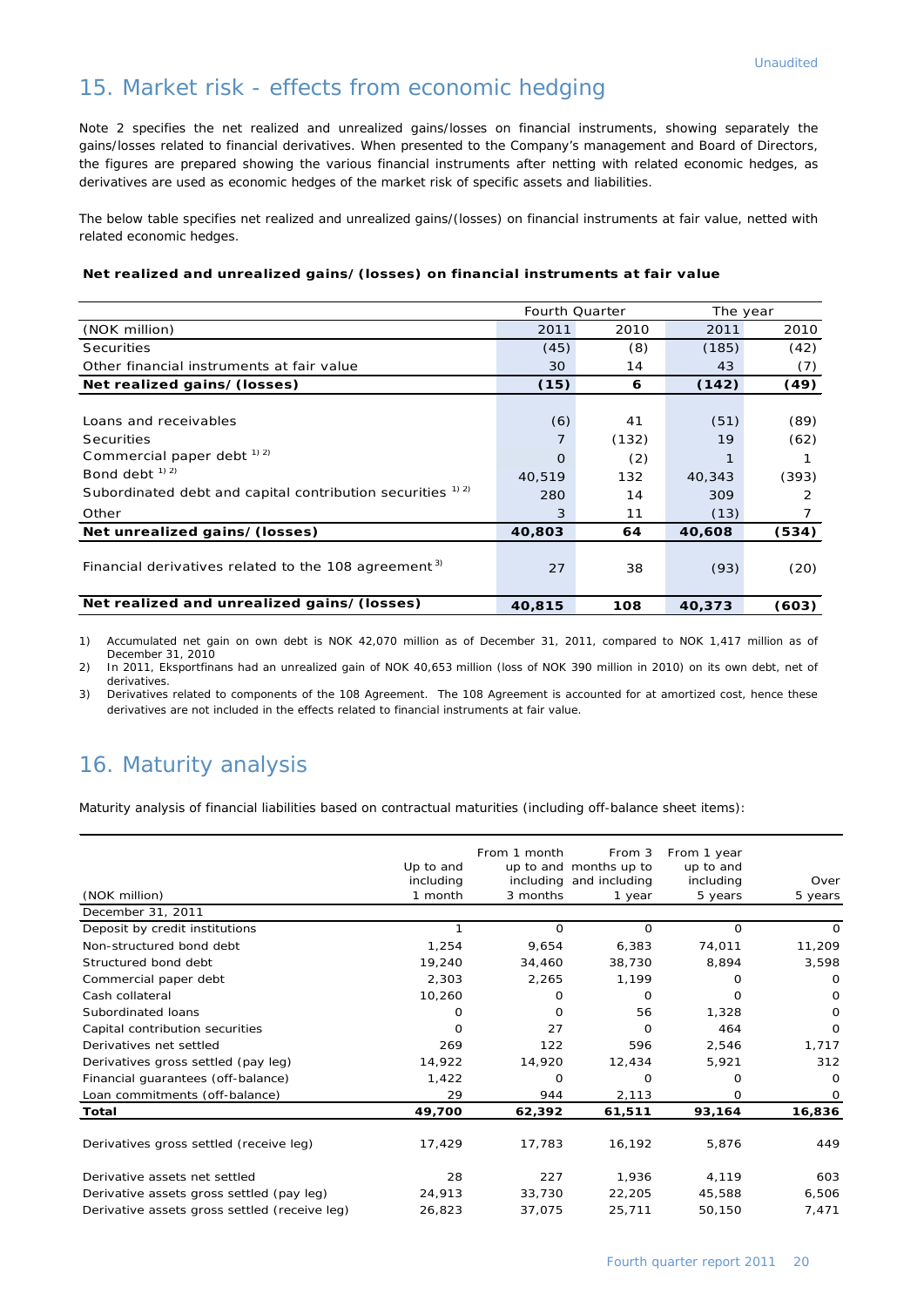|                                               |           | From 3 months             |          |                            |          |
|-----------------------------------------------|-----------|---------------------------|----------|----------------------------|----------|
|                                               |           | Up to and From 1 month up |          | up to and From 1 year up   |          |
|                                               | including | to and including          |          | including to and including | Over     |
| (NOK thousands)                               | 1 month   | 3 months                  | 1 year   | 5 years                    | 5 years  |
| December 31, 2010                             |           |                           |          |                            |          |
| Deposits by credit institutions               | 45        | 0                         | 0        | 0                          | $\Omega$ |
| Non-structured bond debt                      | 521       | 349                       | 21,948   | 59,646                     | 19,321   |
| Structured bond debt                          | 18,968    | 37,050                    | 40,838   | 11,230                     | 3,997    |
| Commercial paper debt                         | 1,668     | 1,640                     | 0        | Ω                          | $\Omega$ |
| Cash collateral                               | 6,449     | O                         | $\Omega$ | O                          | $\Omega$ |
| Subordinated loans                            | 0         | $\Omega$                  | 491      | 1,287                      | $\Omega$ |
| Capital contribution securities               | 0         | 27                        | $\Omega$ | 480                        | $\Omega$ |
| Derivatives net settled                       | 133       | 15                        | 391      | 3,127                      | 2,763    |
| Derivatives gross settled (pay leg)           | 26,577    | 50,959                    | 20,318   | 21,136                     | 510      |
| Financial guarantees (off-balance)            | 1,592     | $\Omega$                  | $\Omega$ | 0                          | $\Omega$ |
| Loan commitments (off-balance)                | 1,052     | 1,473                     | 1,682    | 726                        | $\Omega$ |
| Total                                         | 57,005    | 91,513                    | 85,668   | 97,632                     | 26,591   |
|                                               |           |                           |          |                            |          |
| Derivatives gross settled (receive leg)       | 28,544    | 52,397                    | 23,183   | 19,942                     | 766      |
| Derivative assets net settled                 | 47        | 127                       | 2,232    | 4,158                      | 1,122    |
| Derivative assets gross settled (pay leg)     | 20,165    | 25,318                    | 11,737   | 17,350                     | 6,884    |
| Derivative assets gross settled (receive leg) | 21,393    | 28,314                    | 14,599   | 21,834                     | 8,258    |

The figures in the above table and in the additional disclosures regarding derivatives below the table include principal and interest payable (receivable) at nominal value. First possible call dates and trigger dates, according to the contracts, are applied in the classification of the maturities. For derivatives gross settled, pay leg represents the contractual cash flows to be paid by the Company to the derivative counterparty while receive leg represents the contractual cash flows to be received from the derivative counterparty.

The Company manages its liquidity risk, inter alia, by monitoring the difference between expected maturities of its assets and liabilities.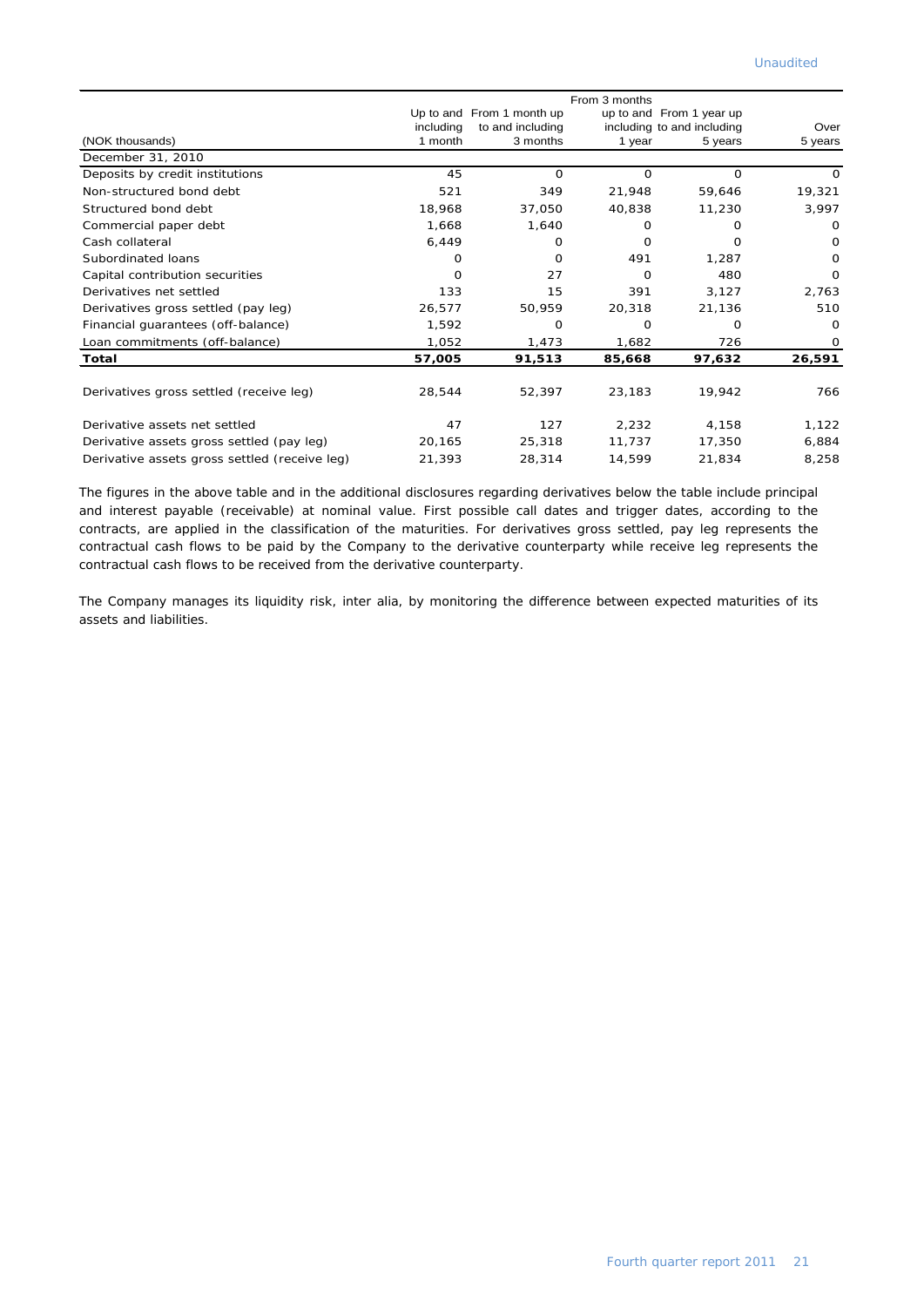Maturity analysis of financial assets and liabilities based on expected maturities:

|                                                              |           | From 1    | From 3                      | From 1 year |             |            |
|--------------------------------------------------------------|-----------|-----------|-----------------------------|-------------|-------------|------------|
|                                                              | Up to and |           | month up to months up to    | up to and   |             |            |
|                                                              | including |           | and including and including | including   | Over        |            |
| (NOK million)                                                | 1 month   | 3 months  | 1 year                      | 5 years     | 5 years     | Total      |
| December 31, 2011                                            |           |           |                             |             |             |            |
|                                                              |           |           |                             |             |             |            |
| <b>Assets</b>                                                |           |           |                             |             |             |            |
| Loans and receivables due from                               |           |           |                             |             |             |            |
| credit institutions                                          | 11,995    | 1,898     | 6,003                       | 18,484      | 2,213       | 40,593     |
| Loans and receivables due from<br>customers                  |           |           |                             |             |             |            |
|                                                              | 528       | 3,644     | 11,751                      | 50,760      | 45,694      | 112,378    |
| <b>Securities</b>                                            | 4,555     | 7,649     | 21,156                      | 13,251      | 10,387      | 56,999     |
| Derivatives net settled<br>Derivatives gross settled (paying | 28        | 227       | 1,937                       | 4,567       | 1,446       | 8,205      |
| leg)                                                         | (22, 797) | (25, 556) | (19, 467)                   | (49, 578)   | (15, 719)   | (133, 117) |
| Derivatives gross settled                                    |           |           |                             |             |             |            |
| (receiving leg)                                              | 24,007    | 26,515    | 20,468                      | 54,896      | 21,228      | 147,113    |
| Cash collateral                                              | 0         | 4,613     | 0                           | 0           | 0           | 4,613      |
| <b>Total assets</b>                                          | 18,317    | 18,990    | 41,847                      | 92,380      | 65,249      | 236,783    |
|                                                              |           |           |                             |             |             |            |
| <b>Liabilities</b>                                           |           |           |                             |             |             |            |
| Deposits by credit institutions                              | 1         | $\Omega$  | $\Omega$                    | $\Omega$    | $\mathbf 0$ | 1          |
| Commercial paper debt                                        | 2,303     | 2,265     | 1,199                       | 0           | 0           | 5,766      |
| Non-structured bond debt                                     | 1,254     | 9,654     | 6,383                       | 74,011      | 11,209      | 102,512    |
| Structured bond debt                                         | 2,085     | 3,715     | 20,091                      | 42,762      | 46,625      | 115,278    |
| Derivatives net settled                                      | 269       | 122       | 578                         | 2,459       | 1,677       | 5,104      |
| Derivatives gross settled (paying                            |           |           |                             |             |             |            |
| leq)                                                         | 3,910     | 2,217     | 3,581                       | 26,476      | 12,640      | 48,824     |
| Derivatives gross settled                                    |           |           |                             |             |             |            |
| (receiving leg)                                              | (3,905)   | (2, 299)  | (3,836)                     | (29, 023)   | (18, 742)   | (57, 806)  |
| Cash collateral                                              | 0         | 10,260    | 0                           | $\Omega$    | 0           | 10,260     |
| Subordinated Ioans                                           | 0         | 0         | 56                          | 1,328       | 0           | 1,384      |
| Capital contribution securities                              | $\Omega$  | 27        | $\Omega$                    | 464         | 0           | 492        |
| <b>Total liabilities</b>                                     | 5,918     | 25,960    | 28,050                      | 118,477     | 53,410      | 231,815    |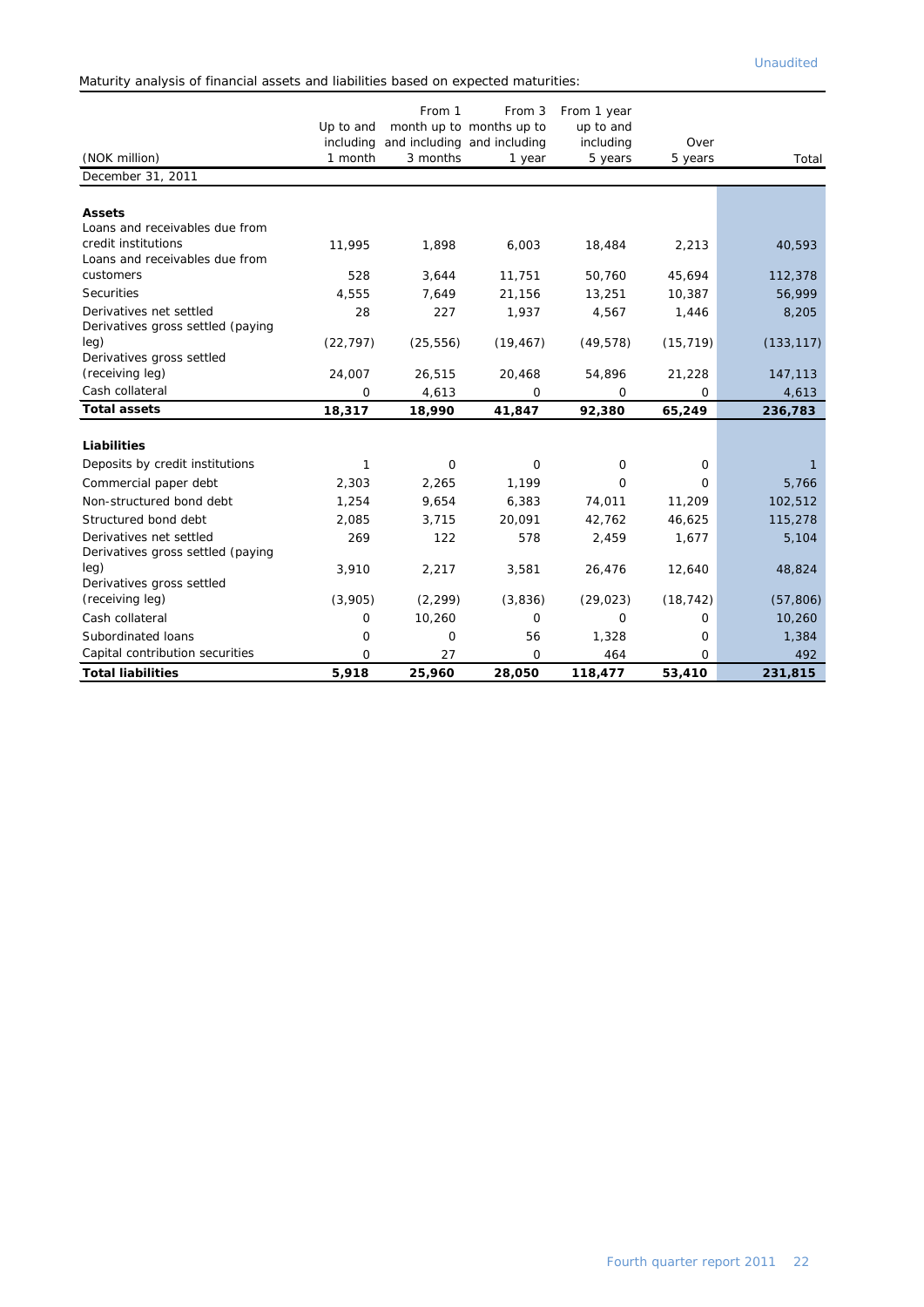|                                             |                | From 1    | From 3                      | From 1 year  |             |            |
|---------------------------------------------|----------------|-----------|-----------------------------|--------------|-------------|------------|
|                                             | Up to and      |           | month up to months up to    | up to and    |             |            |
|                                             | including      |           | and including and including | including    | Over        |            |
| (NOK thousands)                             | 1 month        | 3 months  | 1 year                      | 5 years      | 5 years     | Total      |
| December 31, 2010                           |                |           |                             |              |             |            |
|                                             |                |           |                             |              |             |            |
| <b>Assets</b>                               |                |           |                             |              |             |            |
| Loans and receivables due from              |                |           |                             |              |             |            |
| credit institutions                         | 1,710          | 4,924     | 10,252                      | 23,276       | 3,213       | 43,375     |
| Loans and receivables due from<br>customers |                |           |                             |              |             |            |
| Securities                                  | 2,607          | 1,369     | 4,133                       | 49,882       | 42,520      | 100,510    |
|                                             | 2,295          | 13,757    | 19,465                      | 26,884       | 10,135      | 72,535     |
| Derivatives net settled                     | 47             | 126       | 2,232                       | 4,506        | 1,967       | 8,878      |
| Derivatives gross settled<br>(paying leg)   |                |           |                             |              |             |            |
| Derivatives gross settled                   | (16, 421)      | (13, 300) | (11, 614)                   | (26, 304)    | (13, 749)   | (81, 388)  |
| (receiving leg)                             | 16,889         | 13,867    | 13,280                      | 32,243       | 18,259      | 94,538     |
| Cash collateral                             | $\overline{O}$ | 2,953     | $\mathbf 0$                 | $\Omega$     | $\mathbf 0$ | 2,953      |
| <b>Total assets</b>                         | 7,126          | 23,695    | 37,747                      | 110,488      | 62,345      | 241,401    |
|                                             |                |           |                             |              |             |            |
| Liabilities                                 |                |           |                             |              |             |            |
| Deposits by credit institutions             | $\mathbf{1}$   | 0         | 44                          | 0            | $\mathbf 0$ | 45         |
| Commercial paper debt                       | 1,668          | 1,640     | $\mathbf 0$                 | $\Omega$     | 0           | 3,308      |
| Non-structured bond debt                    | 521            | 349       | 21,948                      | 59,646       | 19,321      | 101,785    |
| Structured bond debt                        | 2,779          | 4,998     | 20,491                      | 43,715       | 66,162      | 138,146    |
| Derivatives net settled                     | 133            | 15        | 380                         | 1,473        | (3, 404)    | (1, 402)   |
| Derivatives gross settled                   |                |           |                             |              |             |            |
| (paying leg)                                | 18,609         | 40,063    | 12,648                      | 32,799       | 15,110      | 119,229    |
| Derivatives gross settled                   |                |           |                             |              |             |            |
| (receiving leg)                             | (18, 123)      | (38, 888) | (12, 033)                   | (33,608)     | (21, 946)   | (124, 597) |
| Cash collateral                             | 212            | 6,235     | $\mathbf 0$                 | $\mathbf{O}$ | 0           | 6,447      |
| Subordinated Ioans                          | 0              | 0         | 491                         | 1,287        | 0           | 1,778      |
| Capital contribution securities             | $\overline{0}$ | 27        | $\Omega$                    | 480          | $\Omega$    | 507        |
| <b>Total liabilities</b>                    | 5,800          | 14,439    | 43,969                      | 105,792      | 75,244      | 245,245    |

For the figures in the above table, call and trigger dates as estimated in models are applied in the classification of the maturities. For some issues with call and trigger optionalities, the expected maturity is estimated using a sophisticated valuation system.

# 17. Contingencies

The contingencies are:

- a) One of Eksportfinans' borrowers reclaimed paid break cost in an amount of approximately NOK 19 million in connection with voluntary prepayment of loans. Eksportfinans refuted the claim and the dispute came to trial at Oslo City Court (Oslo Tingrett) that began August 26, 2010. Pronouncement of judgment has been served on the parties. The judgment went against Eksportfinans. Eksportfinans has appealed the judgment. Trial date for the appeal has been set to March 8, 2012. Appropriate accruals have been made regarding this contingency. These accruals have been made in earlier periods.
- b) In 2009 Eksportfinans and Kommunal Landspensjonskasse gjensidige forsikringsselskap (KLP) entered into a sales and purchase agreement (SPA) for the sale of Eksportfinans's wholly owned subsidiary Kommunekreditt Norge AS (Kommunekreditt). In the SPA Eksportfinans made certain representations that among others included that (1) KLP could rely on an agreement and a guarantee document with respect to a counter guarantee provided by a Norwegian bank to Kommunekreditt and (2) the list and characterization of loans as part of the due diligence process was correct in all material respect.
	- 1) KLP and the Norwegian bank disagreed over the bank's right to adjust the fee for the guarantee and summoned the bank for the amount of approximately NOK 71 million. In June this year, it became clear that the Oslo City Court (Oslo Tingrett) decided against KLP and in favor of the Norwegian Bank on this matter. This judgement now has full legal force and effect.

Unaudited